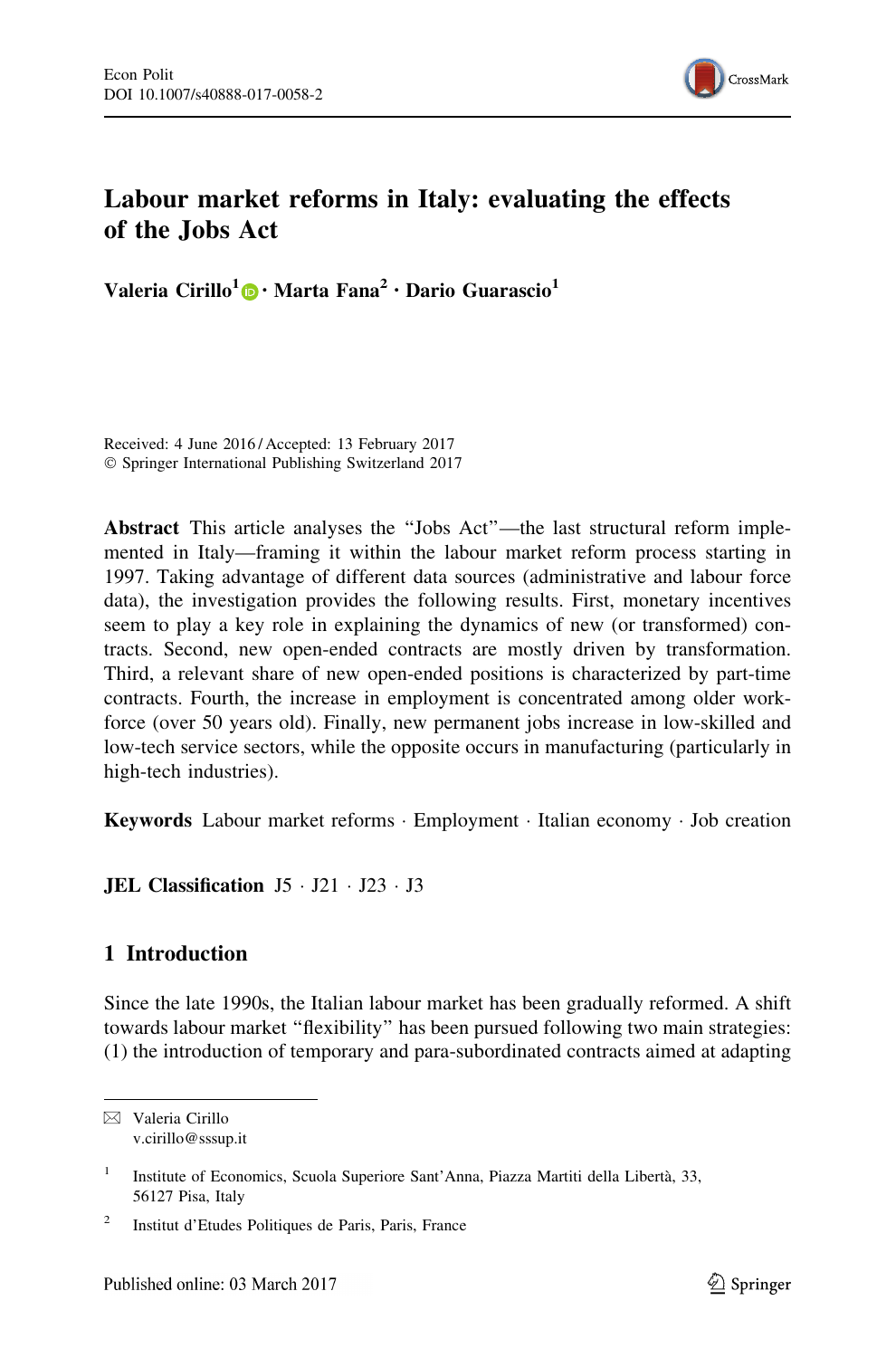labour to the discontinuity of the production process; (2) the weakening of legal protection against layoffs to ease workers entry and exit. The push towards greater labour flexibility is based on three main arguments.

A theoretical argument, according to which intense factor mobility—i.e. labour reallocation across firms and sectors and easier workers entry and exit—is expected to favour the achievement of a market clearing wage at which an increasing fraction of the labour force can be absorbed. In addition, stronger factor mobility may favour the matching between demand and supply of skills potentially leading to productivity gains (Saint-Paul [2000](#page-20-0)).

Second, labour flexibility is introduced to react to the so called ''European hysteresis''. The latter refers to the persistently weaker European employment performance as opposed to the US (Blanchard and Summers [1986\)](#page-19-0). In this respect, labour market ''rigidities''—i.e. minimum wages and restrictions against firm layoffs—are usually seen as the fundamental cause driving such hysteresis.

Third, labour flexibility emerges as a way to address a set of specific Italian weaknesses. From this point of view, the reforms' key objectives are: the improvement in labour participation for the youth and women; and the reduction of geographical dualism between Northern and Southern regions in terms of both employment rates and productivity dynamics.

Law 183 of 2014—the ''Jobs Act'' (hereafter JA)—is the last step of a reform process starting with the introduction of the first set of temporary and parasubordinated contracts (the ''Legge Treu'' of 1997). The JA aims to provide a solution to the problem of labour market segmentation between workers employed with openended contracts—characterized by strong protections in case of layoffs—and those covered by short-term contracts (Sestito and Viviano [2016](#page-21-0)). The JA determines three main changes in Italian labour relations. First, the introduction of a new contract type ''contratto a tutele crescenti'' (hereafter CTC) lacking any obligations of workers in case of invalid dismissals.<sup>1</sup> Second, the weakening of legal constraints for firms monitoring workers through electronic devices. Third, the elimination of previous restrictions on the use of temporary contracts—before the JA the maximum amount was set up to 20% of total contracts in force within a firm. The CTC implies a reduction of firing costs and, most significantly, the uncertainty surrounding the possibility of firing by the firm (Sestito and Viviano [2016](#page-21-0)). Furthermore, the CTC has been accompanied by a monetary incentive—lasting three years and taking the form of a reduction in firms' social contributions burden per employee. Such incentive is provided to firms hiring under the CTC or transforming other contracts into the latter (more details on the content of the JA are offered in Sect. [4](#page-9-0)).

Further, the JA is one of the fundamental pillars of the anti-crisis actions put forth in Italy after 2008. Beside softening labour market segmentation, the JA aims to reduce unemployment and job instability; as well as fostering productivity and competitiveness. Indeed, the introduction of the JA occurs in a context of economic fragility. As shown elsewhere—see Cirillo and Guarascio [\(2015](#page-19-0))—the 2008 economic crisis strongly impacted the Italian economy: industrial capacity dropped

<sup>&</sup>lt;sup>1</sup> The obligation of worker reinstatement is preserved only in case of layoffs based on racial, religious or gender discrimination. In Sect. [4](#page-9-0) the legislative notion of ''invalid dismissal'' is explained.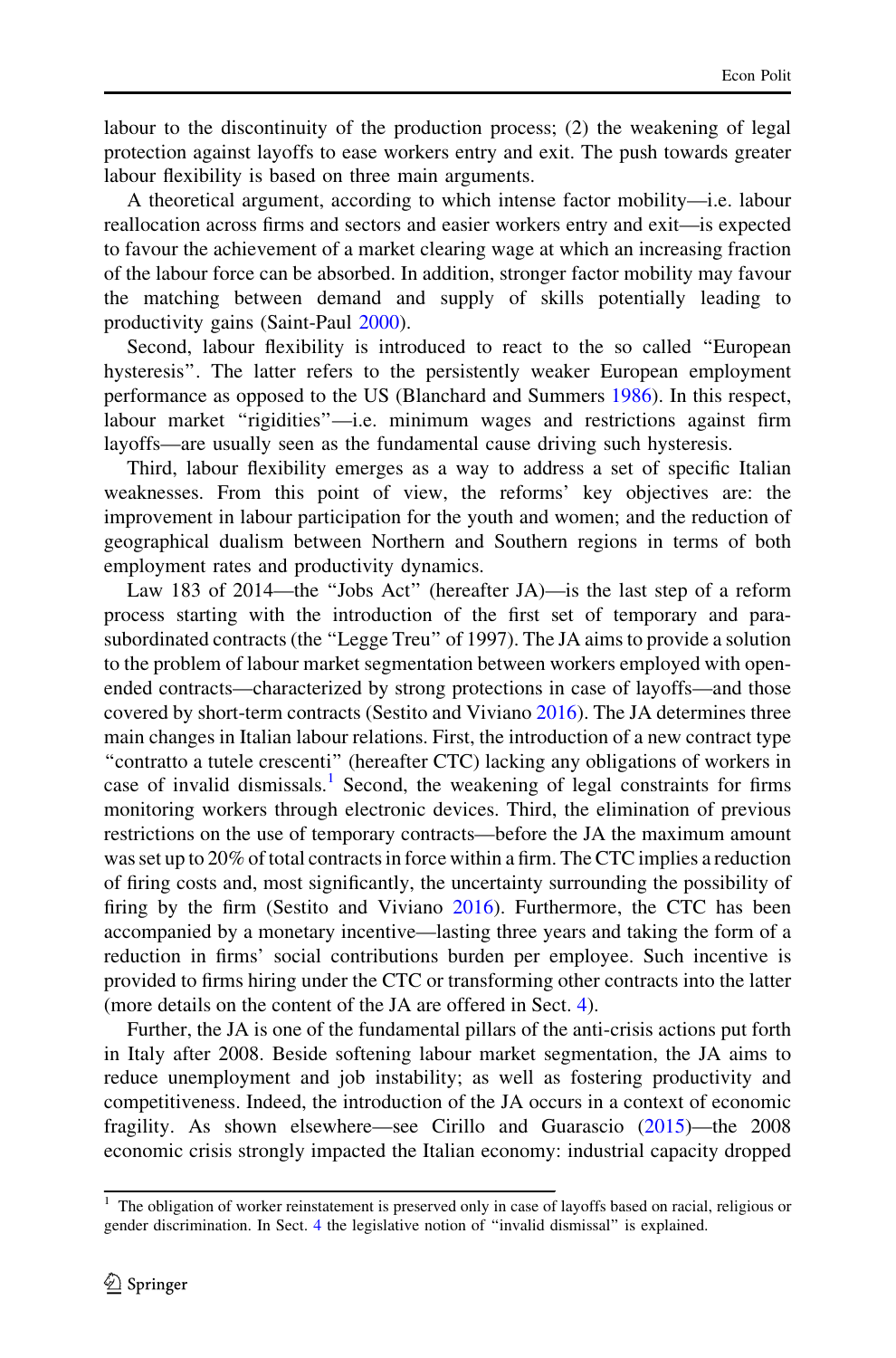<span id="page-2-0"></span>close to the 25% between 2008 and 2013; youth unemployment was doubled the European average and GDP contracted by 7.1% over the same period; high-tech and knowledge intensive sectors reduced their relative weight; the North-South divide deepened.

This paper explores the dynamics of the labour market focusing on its evolution both before and after the implementation of the JA. The main focus is on: (a) the dynamics of jobs by age, gender and professional categories and contracts distinguishing between permanent and temporary ones; (b) the dynamics of the employment structure over time and among sectors. Moreover, the JA is contextualised within the reform process started in Italy in the late 1990s. First, a chronology of the labour market reform from 1997 onwards is provided. Alongside this, a set of descriptive evidence on key employment variables shedding lights on the key Italian labour market weaknesses is reported. Subsequently, a descriptive evaluation of the JA is provided. The former is carried out using both labour force— Istat and Eurostat Labour Force Survey (LFS) and administrative data (INPS-Osservatorio sul precariato)—to account for stock and flow variations in jobs and contracts in addition to their distribution across sectors, age cohorts and gender.

The article is organized as follows. Section 2 provides a short review of the literature analysing the impact of labour market flexibility on job creation and productivity. Section [3](#page-5-0) pieces together the main measures included in the Italian labour market reform process and presents some key stylized facts. Section [4](#page-9-0) focuses on the JA and provides a primary evaluation of its impact on employment. Section [5](#page-16-0) offers some final remarks.

### 2 Employment, productivity and labour market reforms: a review of the literature

Over the past decades, labour market reforms have been implemented to spur competitiveness and employment performance in Europe. As argued above, such reforms are mainly directed at softening market "rigidities" (Howell et al. [2007;](#page-20-0) Kleinknecht [1998](#page-20-0); Kleinknecht et al. [2014](#page-20-0)). Particularly, employment protections i.e. firing restrictions—are increasingly seen as an obstacle to job creation due to high costs of dismissals (Lazear [1990;](#page-20-0) Scarpetta [1996;](#page-20-0) Siebert [1997;](#page-21-0) Elmeskov et al. [1998;](#page-19-0) Blanchard and Wolfers [2000;](#page-19-0) Saint-Paul [2004;](#page-20-0) Nickell et al. [2005\)](#page-20-0). Accordingly, many forms of employment protection are identified as the major cause of increased periods of unemployment as noted by Blanchard and Portugal [\(2001](#page-19-0)).

The standard reform set-up consists of lifting firing restrictions, reducing minimum wages, cutting back social benefits and encouraging firm-level bargaining (Kleinknecht et al. [2014\)](#page-20-0). The main theoretical underpinnings of such a reform agenda can be summarized as follows. First, the presence of firing protections is expected to hamper an efficient allocation of workers among sectors. More specifically, firing protections are supposed to prevent the matching between labour demand and supply making more difficult for workers to find the job in which they are more productive (Abraham and Taylor [1993](#page-18-0); Bentolila and Saint-Paul [1994;](#page-19-0)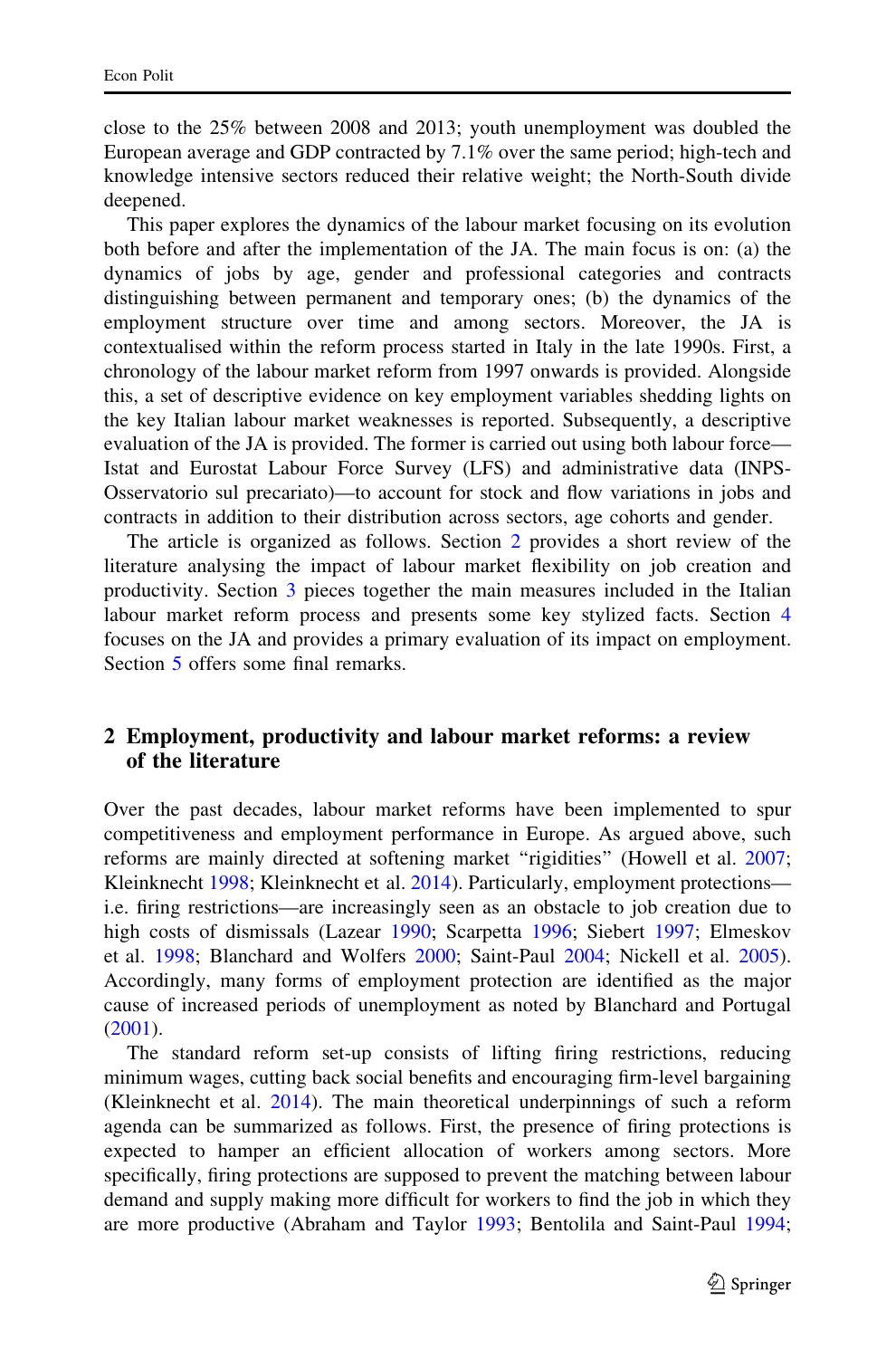Boeri and Garibaldi [2007\)](#page-19-0). In addition, softening firing protections is seen as a way to allow job turnover favouring knowledge spillovers and, in turn, spurring productivity growth (Bassanini and Ernst [2002;](#page-19-0) Scarpetta and Tressel [2004;](#page-20-0) Battisti and Vallanti [2013](#page-19-0); Cappellari et al. [2012](#page-19-0); Damiani et al. [2014\)](#page-19-0).

On similar grounds, large unemployment benefits are recognized as a disincentive to find a job especially for young workers (OECD [1994\)](#page-20-0). Moreover, unemployment benefits are considered potentially responsible for labour demand contraction due to their positive correlation with the reserve wage (Boeri and Terrell [2002\)](#page-19-0). Furthermore, as argued by Bassanini and Ernst [\(2002](#page-19-0)) and Scarpetta and Tressel ([2004\)](#page-20-0), expensive firings are supposed to negatively affect productivity by reducing firms' willingness to introduce labour saving innovations.

An alternative strand of literature challenges the theories pointing to positive effects of labour market flexibility (see, among the others, Kleinknecht [1998;](#page-20-0) Lucidi and Kleinknecht  $2010$ ; Vergeer and Kleinknecht  $2014$ ; Kleinknecht et al.  $2014$ ).<sup>2</sup>

From an empirical point of view, Howell et al. ([2007\)](#page-20-0) highlights the weaknesses of contributions finding a positive impact of labour market liberalisation on employment, productivity and innovation dynamics. The major criticism regards the weak statistical reliability of labour protection indicators used in the analysis; the presence of potential biases stemming from a ''theory-driven'' interpretation of the labour market; and the lack of consideration of the role of institutions, power asymmetries and tacit knowledge. Baker et al. [\(2005\)](#page-19-0); Avdagic ([2013](#page-18-0)) and Avdagic and Crouch [\(2015](#page-19-0)) re-examined the relationship between unemployment and labour market institutions. They note that many works detecting a positive impact of labour flexibility—intended as the reduction or the elimination of firing restrictions—on employment are sensible to changes in data, model specification and econometric techniques. Moreover, Avdagic [\(2015](#page-19-0)) do not find a statistically significant relationship between employment protection and unemployment, while Oesch [\(2010](#page-20-0)) and Noelke ([2011\)](#page-20-0) do not find any evidence for a link between employment protection and negative employment performance for low-skilled and young workers $^3$ 

In Italy, labour market flexibility has been introduced to foster employment participation and productivity. As recognized by Malgarini et al. ([2013](#page-20-0)) and Mancini ([2007\)](#page-20-0), Italian labour market institutions changed significantly since the late 1990s. That is a softening of the Employment Protection Legislation (EPL) for temporary employment has been gradually introduced. The main actions adopted to reform the Italian labour market are: (1) the introduction of temporary and para-subordinated contracts—lacking firing restrictions and characterized by a

<sup>&</sup>lt;sup>2</sup> It is worth noting that a standard argument against labour market flexibility comes from the Neoclassical theory through the so-called hold-up—among the others Caballero and Hammour ([1998\)](#page-19-0) referring to the problem that occurs when a party can threaten to break the relationship, leaving the other with a loss. Considering on-the-job training as an investment on asset specific capital that implies sunk costs for the enterprise, it emerges that a high level of labour marker flexibility can be detrimental for firms concerned that future quasi-rents may be appropriated by others in case well-trained workers leave.

<sup>&</sup>lt;sup>3</sup> A number of empirical studies taking into consideration different time periods from the 1960s until today find no evidence of correlation between labour market flexibility and innovation; while, in many cases, the opposite emerges (Glyn et al. ([2003](#page-20-0)); Howell et al. ([2007\)](#page-20-0); Lucidi and Kleinknecht ([2010](#page-20-0)); Vergeer and Kleinknecht ([2012\)](#page-21-0) and Kleinknecht et al. [\(2014](#page-20-0))).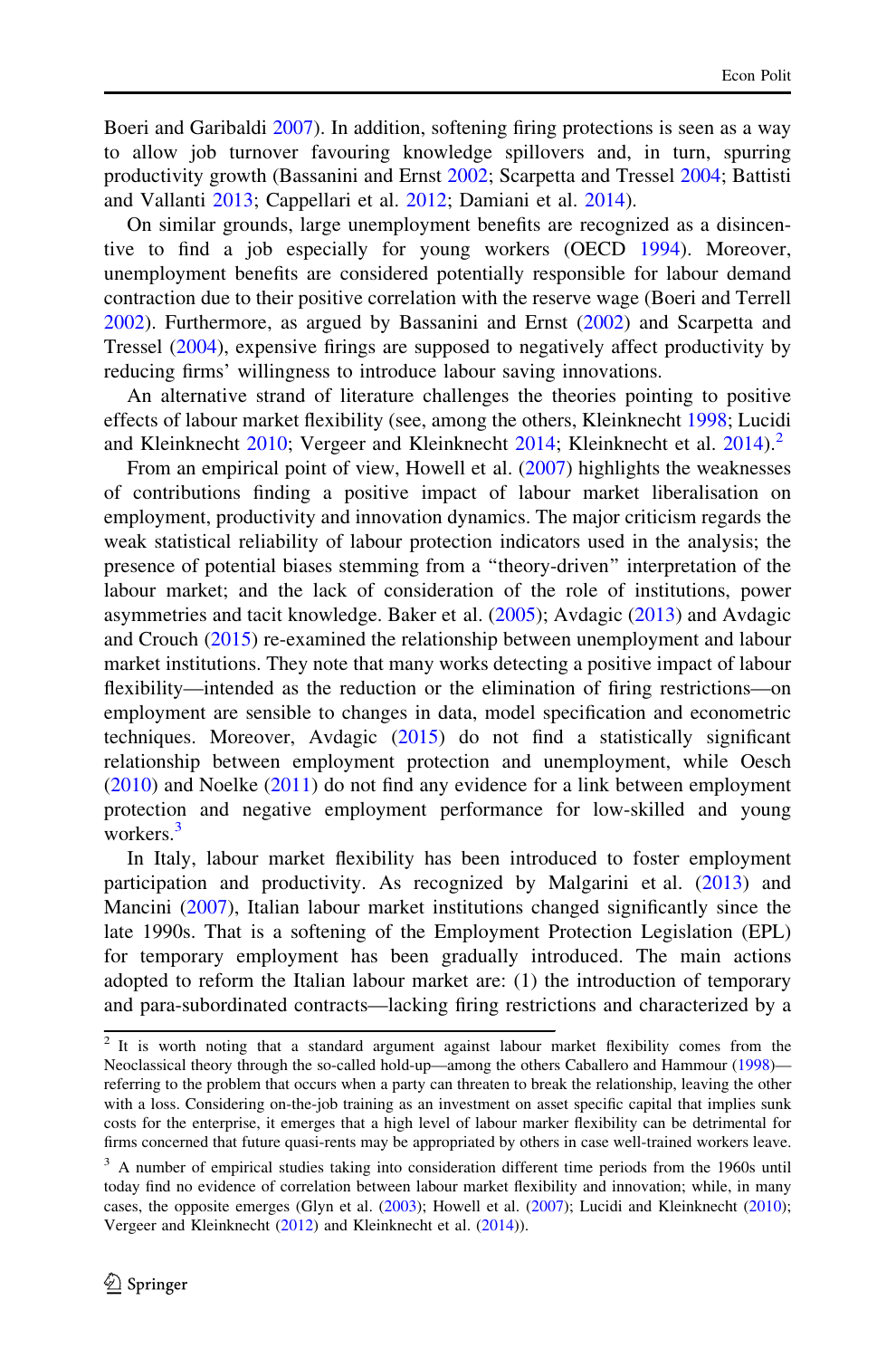lower level of protection; (2) the reduction of firing restrictions for open-ended contracts.<sup>4</sup>

A number of contributions have empirically examined the outcomes of the Italian labour market reforms. Heterogeneous evidence emerges on the link between labour market flexibilisation, productivity dynamics and employment growth. Battisti and Vallanti [\(2013](#page-19-0)) assess the effects of flexibility in terms of temporary employment on a sample of Italian firms evaluating the impact of the former on productivity. The authors found that temporary contracts are negatively associated with workers' motivation and effort. Similar evidence is given by Boeri and Garibaldi [\(2007](#page-19-0)) who detect a positive effect of temporary contracts on employment and a negative effect on labour productivity.

On the employment side, many authors recognize the positive impact of labour market flexibility on the employment rate. As Lucidi and Kleinknecht ([2010](#page-20-0)) point out, part of the employment gains experienced during the reform process can be related to a regularization of informal jobs rather than to the creation of new jobs.<sup>5</sup>

Another relevant dimension regards the North-South regional dualism. Job creation during the reform period has been unequally distributed across Italian regions. In fact, the traditional North-South divide has increased: the majority of new jobs are created in the North while the South lags behind especially with respect to women and young people (Lucidi and Kleinknecht ([2010\)](#page-20-0)).

On the productivity side, most of the contributions highlight a negative relationship between labour flexibility and productivity performances in Italy (Faini and Sapir [\(2005](#page-19-0)); Ciriaci and Palma [\(2008](#page-19-0)); Lucidi and Kleinknecht [\(2010](#page-20-0)); Codogno [\(2009\)](#page-19-0) and Jona-Lasinio and Vallanti ([2013\)](#page-20-0)). Daveri et al. [\(2005](#page-19-0)), for example, attributes the Italian poor labour productivity performance to an inflow into employment of low skilled workers. Focusing on the Italian labour market, Boeri and Garibaldi [\(2007\)](#page-19-0) find a negative relation between temporary employment and productivity growth. Similar results were found by Addessi ([2014\)](#page-18-0) who detects a persistently negative impact of temporary contracts on productivity. Providing further support to this evidence, Cappellari et al. ([2012\)](#page-19-0) identifies a negative effect of temporary employment on productivity indicators exploiting a panel data on Italian firms.

The debate on the effects of labour market liberalization in Italy has recently come back to the fore due to the reform interventions adopted after the 2008 crisis (Cirillo and Guarascio [2015](#page-19-0)). Pini [\(2012](#page-20-0)) and Pini [\(2014](#page-20-0)) discuss the implications of further flexibility in a context of structural weaknesses. In particular, Pini [\(2014](#page-20-0)) argues that eliminating firing restrictions on open-ended contracts risks to increase structural

<sup>&</sup>lt;sup>4</sup> "Structural reforms" have been implemented in all European Southern countries. Citing (OECD, [2015\)](#page-20-0), Estonia, Greece, Ireland, Portugal and Spain have been classified as ''highly responsive euro area countries"; while Italy is part of the "less responsive euro area countries" according to the reform responsiveness index The latter ranks from 0—no action taken in areas covered by Going for Growth recommendations—to 1 (action taken in all areas covered by Going for Growth recommendations). Among the Going for Growth recommendations for difficult macro-economic contexts (see chapter 2 of OECD [2016\)](#page-20-0) we found ''reforms easing frictions in the reallocation of resources'', were namely jobs mobility.

 $5$  Regarding the employment impact of liberalization, Lucidi and Kleinknecht ( $2010$ ) find that between 1999–2006 the Italian unemployment rate fell by 4.9% compared to 3% fall in the EU15; while in the same period the employment rate increases by 7.6% compared with 6.3% in the EU15.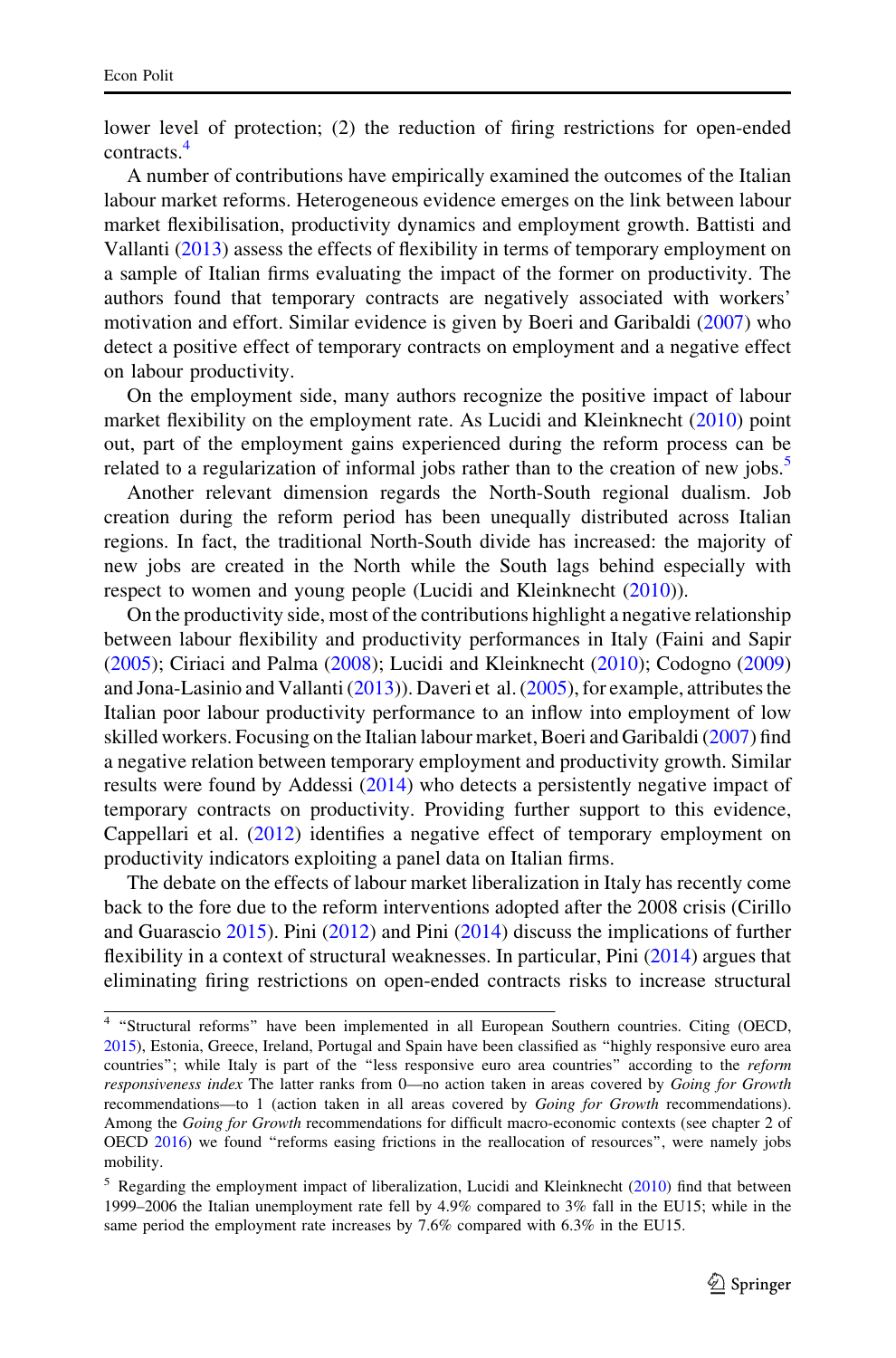<span id="page-5-0"></span>fragilities, especially during recessionary phases. The manner in which it may occur is the reduction in consumption eventually determined by a drop in employment and pressure on wages deriving from a reduced bargaining power. On a similar line, Cirillo and Guarascio ([2015\)](#page-19-0) state that softening firing restrictions during recessionary phases may have two major shortcomings: pushing downward internal demand due to reduction in employment and weakening of workers bargaining power; favouring the shift towards cost-competitiveness strategies instead of technological ones based on investments, training and organizational innovation.

#### 3 The Italian case: stylized facts and the reforms chronicle

During the reform phase, Italy's employment and productivity dynamics lagged behind the major European economies. Between 1996 and 2013, the Italian employment rate was approximately ten percentage points below the European one; and a similar divergence characterizes the Italian labour productivity.<sup>6</sup> Indeed, a number of structural weaknesses are detected (Saltari and Travaglini ([2008](#page-20-0))). First, Italian women labour participation is systematically lower compared to male figures. Second, employment of young people remains strongly below the EU15's average. Third, the North-South polarization increases with the North growing in terms of production, employment and productivity; and the South lagging behind with respect to all dimensions. Figure [1](#page-6-0) highlights the dynamics of employment in Italy broken down by sex and macro-regions (North versus South).

A systematic difference between female and male employment rates emerges from the data. In 1992, male participation was systematically higher as compared to the female one—30 percentage points in the South and 10 in the North. At the beginning of 2015, the difference in gender participation remains strong and it is only partially reduced by the 2008 economic crisis.<sup>7</sup>

Another Italian weakness concerns youth participation in the labour market—see Fig. [2.](#page-6-0) In Italy, the average employment rate for young people is 10 percentage points below the European rate. Following the 2008 economic crisis, the difference between EU15 and Italy's young people employment rates reached approximately 20 percentage points in  $2015$ .<sup>8</sup>

The structural weaknesses emerging from Figs. [1](#page-6-0) and [2](#page-6-0) have been persistent throughout the period. In this respect, it is worth underlying that the introduction of labour flexibility is motivated by the need of tackling such weaknesses. In particular, temporary contracts were expected to facilitate young people's entry into the labour market (Barbieri and Scherer [2009\)](#page-19-0).

 $6$  In 1996 the employment rate in the EU was 60.1 and 50.1% in Italy while in 2013 it was respectively 65 and 55.5%. Between 1996 and 2013 average European productivity grew 1.4% per year while Italian productivity was 0.3%. Data source: authors' elaboration on Eurostat data.

<sup>&</sup>lt;sup>7</sup> As highlighted by Calza Bini ([2014](#page-19-0)), Cirillo and Guarascio ([2015\)](#page-19-0) and Cirillo et al. (2015) the last economic crisis impacted on industrial sectors employing male employees—such as the construction and automotive sectors. This phenomenon produced an apparent re-balancing in the participation of men and women in the labour market.

<sup>8</sup> Authors' elaboration on Eurostat-LFS data.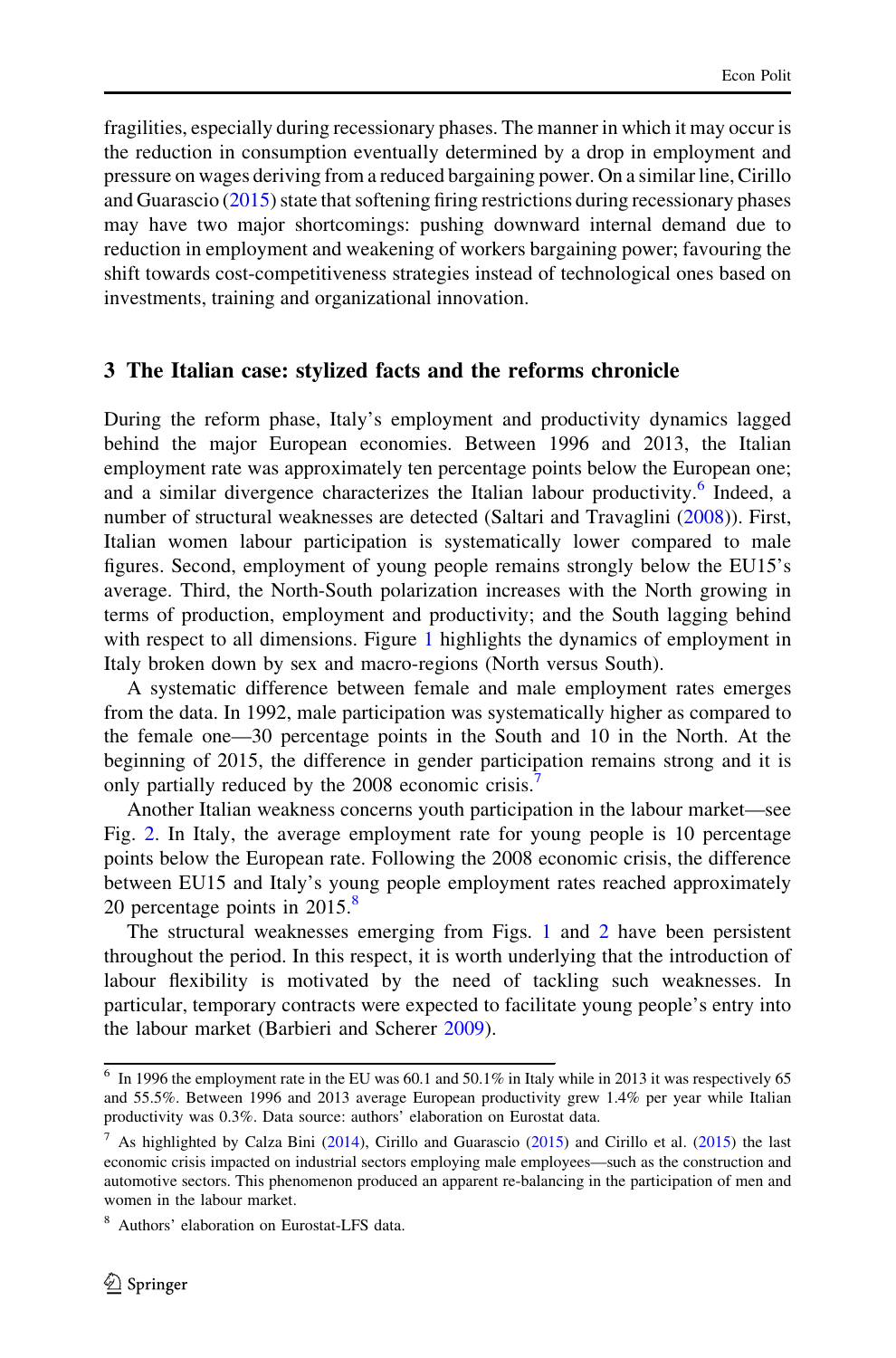<span id="page-6-0"></span>

Fig. 1 Employment rate by sex and macro region. Data source: Italian Statistical Office—ISTAT



Fig. 2 Employment rate of young people (15–24 years) in Italy and Europe (EU15). Data source: Eurostat

#### 3.1 Reform chronicle

The process of labour market flexibilization starts in 1997 with the so-called ''Pacchetto Treu'' (law 196/1997). This law introduces a new contractual framework including apprenticeship schemes, part-time employment and temporary contracts. In addition, the "Pacchetto Treu" creates new (private) work agencies—i.e. employment agencies—aimed at facilitating the matching between supply and demand in the labour market. In 2001, the Italian government extends the terms for use of temporary contracts and in 2003, with the ''Legge Biagi'' (Law n.30/2003) a number of para-subordinated contracts are put forth: ''coordinated collaboration'',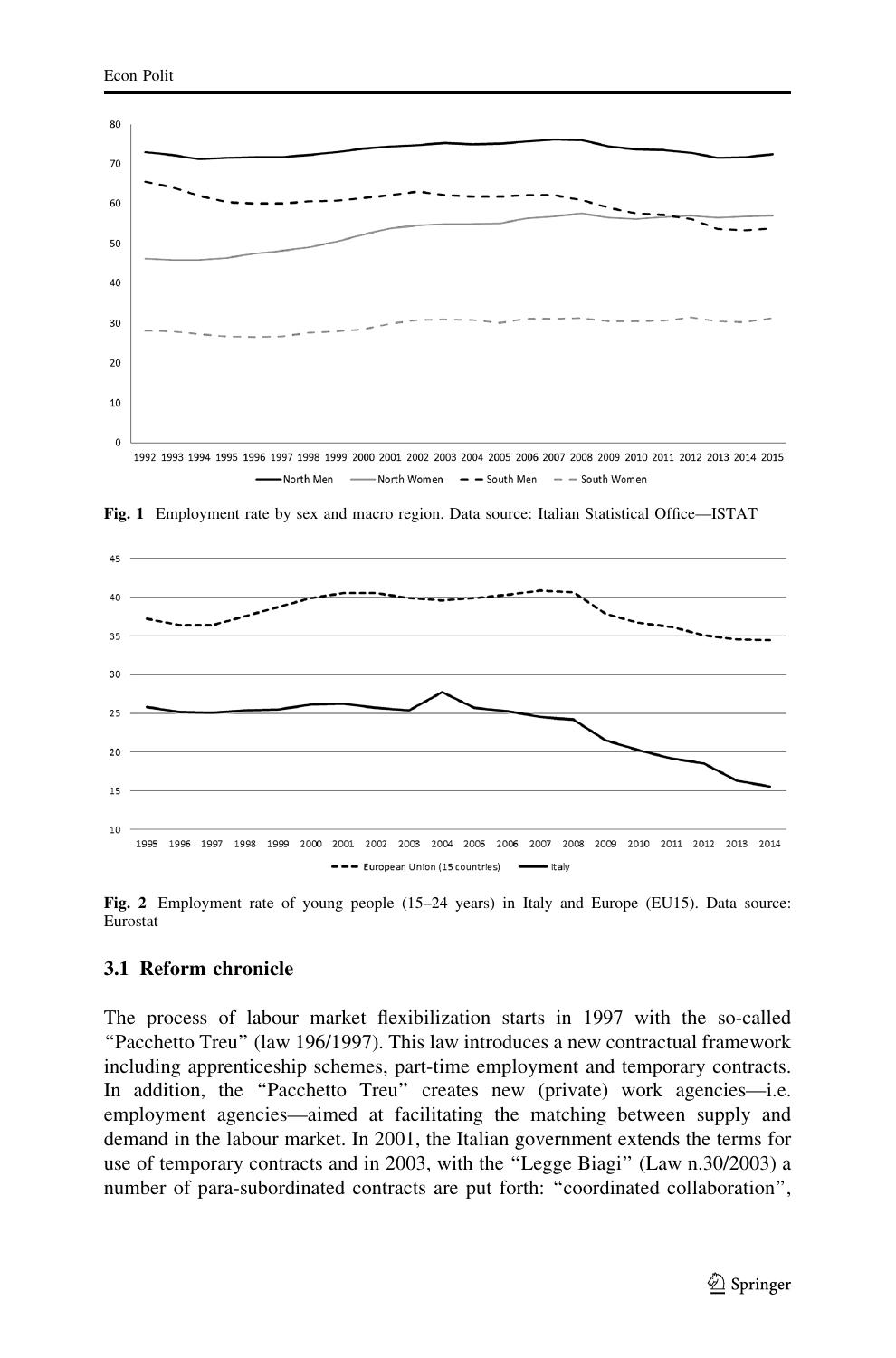''project-contracts'', ''staff-leasing'' and many other non-standard contractual forms (Jona-Lasinio and Vallanti [2013\)](#page-20-0).

After a lull in the reform process, in 2012 the ''Legge Fornero'' (law 92/2012) is implemented with the aim to reduce labour market segmentation between workers covered by open-ended contracts and those by temporary or para-subordinated ones.<sup>9</sup> The "Legge Fornero" weakened the effectiveness of the "Articolo 18" (A18)—introduced with the Law 300 of 1970—reducing workers protection in case of layoffs deemed as invalid by the court.<sup>10</sup> However, Law  $92/2012$  weakened the previous legislation without completely abolishing it. Yet for a considerable set of cases the obligation of workers' reinstatement in case of invalid layoff has been preserved.

The final step of this reform process is the JA. Implemented in 2015, the JA changes a large range of aspects among the Italian labour laws. Its major outcome is the total elimination of the reinstatement right—the A18 is cancelled—which is replaced by monetary compensation.

To wrap up, the reforms implemented over the last decade in Italy introduced a large set of temporary and para-subordinated contracts; and, with the last two interventions (the ''Legge Fornero'' and the JA), dramatically lifted firing restrictions. $^{11}$  $^{11}$  $^{11}$  Table 1 summarizes the reform path.

### 3.2 Stylized facts

Between 1992 and 2013, the EPL (measuring the strictness of regulation on the use of fixed-term and temporary contracts) decreased from 4.75 to 2 for temporary contracts remaining almost constant over time for open-ended ones at 2.76 (Data source: OECD/IDB Employment Protection Database). This evidence highlights labour market dualism, which increases throughout the reform process.<sup>12</sup> Open-

<sup>&</sup>lt;sup>9</sup> It is worth noting that the implementation of such reforms program has been shared by most Southern European countries. As Muffels ([2013\)](#page-20-0) points out Southern European labour markets share an insideroriented segmented labour market characterised by high levels of employment protection for insiders and a large number of ''atypical'' workers with very low levels of security. Although Italy, Spain, Greece and Portugal followed different paths to flexibility, according to Moreira et al. [\(2015](#page-20-0)) these countries reinforced labour market segmentation by creating flexibility on the margins of the labour market. Indeed, labour market segmentation concerns not only employees—such the ones explicitly analyzed in this study—but also self-employed. Focusing on the latter, Ricci [\(2016](#page-20-0)) shows labour market dualism among self-employees with disparity of working conditions across industry, age cohort, etc. impacting on upward/downward income mobility.

<sup>&</sup>lt;sup>10</sup> Layoffs were considered invalid if the judge recognizes the lack of "giusta causa" (workers guilty of relevant contractual irregularities) or "giustificato motivo oggettivo" (a set of cases where the law recognizes the legitimacy of workers layoff).

<sup>&</sup>lt;sup>11</sup> The JA also modifies the law on unemployment benefits; however, they will not be discussed here.

 $12$  The presence of dualism in the labour market has been studied under different approaches challenging the neoclassical description of a unified labour market according to which any kind of ''dualism'' can be temporally explained by the presence of external rigidities. Conversely, the Segmented Labour Market (SLM) approach taking for granted the existence of segmented labour markets studies its consequences in terms of income distribution, unemployment, and discrimination—considered as a result of that segmentation (Taubman and Wachter [1986](#page-21-0)). Indeed, labour market segmentation explained as ''polarisation of the employment relationships'' has been also explained as a consequence of dysfunctional capital accumulation in post-fordist societies under a Marxist perspective (Vidal [2013](#page-21-0)).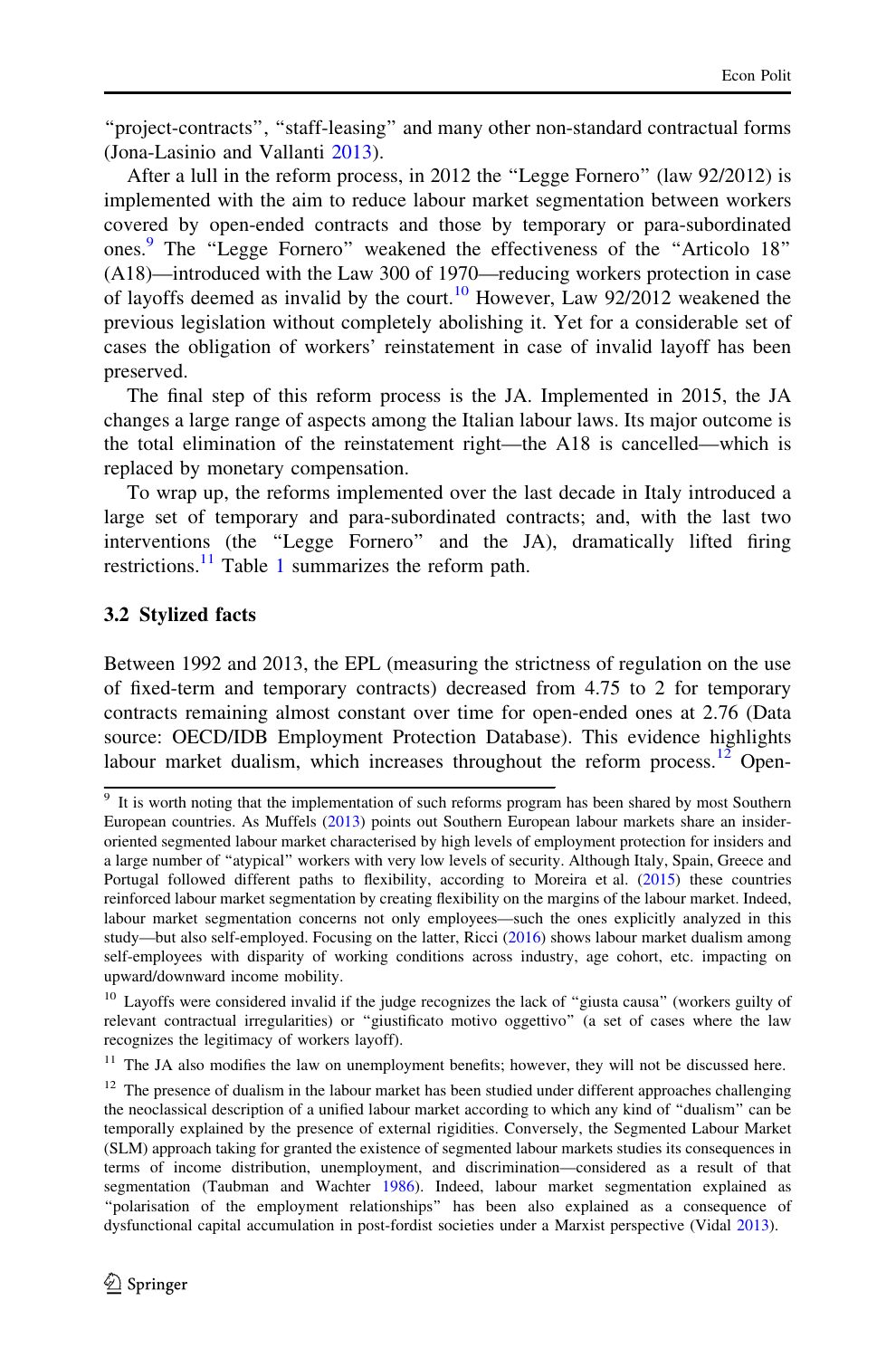| Reforms description |                                                                                                                                                                                 |  |  |
|---------------------|---------------------------------------------------------------------------------------------------------------------------------------------------------------------------------|--|--|
| 1997                | "Pacchetto Treu": use of temporary worker agency; new fiscal treatment of part-time work.<br>New atypical contracts such as job-sharing; new fiscal treatment of part-time work |  |  |
| 2001                | Decree Law no. 368: Fixed term contracts are extended to regular employees                                                                                                      |  |  |
| 2003                | "Legge Biagi" (2003): which provides a common framework to atypical contracts and<br>extends further the use of TWA                                                             |  |  |
| 2012                | "Legge Fornero" (Law 92/2012): two additional forms of temporary employment; Art. 18<br>Law, No. $300/1970$ is amended                                                          |  |  |
| 2014-2015           | "Jobs Act" (Law 183/2014): revision of the unemployment benefit system and introduction<br>of the contract with increasing protection                                           |  |  |

<span id="page-8-0"></span>Table 1 Labour market reforms in Italy

ended contracts—featured by a strong protection against layoffs until 2012—start to co-exist with temporary and para-subordinated contracts characterized, in turn, by low or no protection. During the same period, sustained job creation takes place among high and low skilled workers depicting a smoothed trend toward polarization. Evidence in Europe, on the contrary, show a dynamics of upskilling—Managers, Associate Professionals, Technicians and Clerks grew by more than 1% by year over the entire period  $(2000-2015).$ <sup>13</sup>

The dynamics of polarization is displayed in Fig. [3](#page-9-0). It shows that over the period 2000–2015 the professional groups that grew relatively more are Managers, Technicians and Associate Professionals—proxying high paid and high qualified jobs—and Manual workers—proxying low paid and low qualified professions. The growth of the latter group has been mainly registered in low-tech services mostly related to retail trade, tourism, care services for children and the elderly, etc. However, craft workers decreased by more than  $1\%$  per year.<sup>14</sup>

Finally, focusing on labour productivity, a substantial stagnation emerges over the reform period, Italy's labour productivity growth is constantly below the European average (0.1%) between 1995 and 2014 (Source: Eurostat). In this respect, productivity dynamics is strongly linked with R&D expenditure and investments (particularly innovative ones)—on this point, see Simonazzi et al. ([2013\)](#page-21-0) and Cirillo and Guarascio ([2015\)](#page-19-0). During the considered period, R&D activities were mostly stagnant both in the government sector from 0.2% in 1995 to 0.19 in 2014 and in the business enterprise sectors from 0.5 to 0.72. Dosi and Guarascio ([2016\)](#page-19-0), Guarascio and Simonazzi ([2016\)](#page-20-0) and Lucchese et al. ([2016\)](#page-20-0) associate such weak R&D dynamics to a turn toward cost-competitiveness strategies based on labour cost reduction. Such dynamics are also related to the weakening of the manufacturing

<sup>&</sup>lt;sup>13</sup> This evidence draws on previous work on workers polarization based on the ISCO classification (Hurley et al. [2013](#page-20-0)).

<sup>&</sup>lt;sup>14</sup> Building on Cirillo ([2017\)](#page-19-0), ISCO categories are aggregated as follows: managers, professionals and technicians in the ''Managers'' group; clerk workers and service workers in ''Clerks''; craft workers and skilled agricultural workers in ''Craft workers''; and manual workers and elementary occupations in ''Manual''.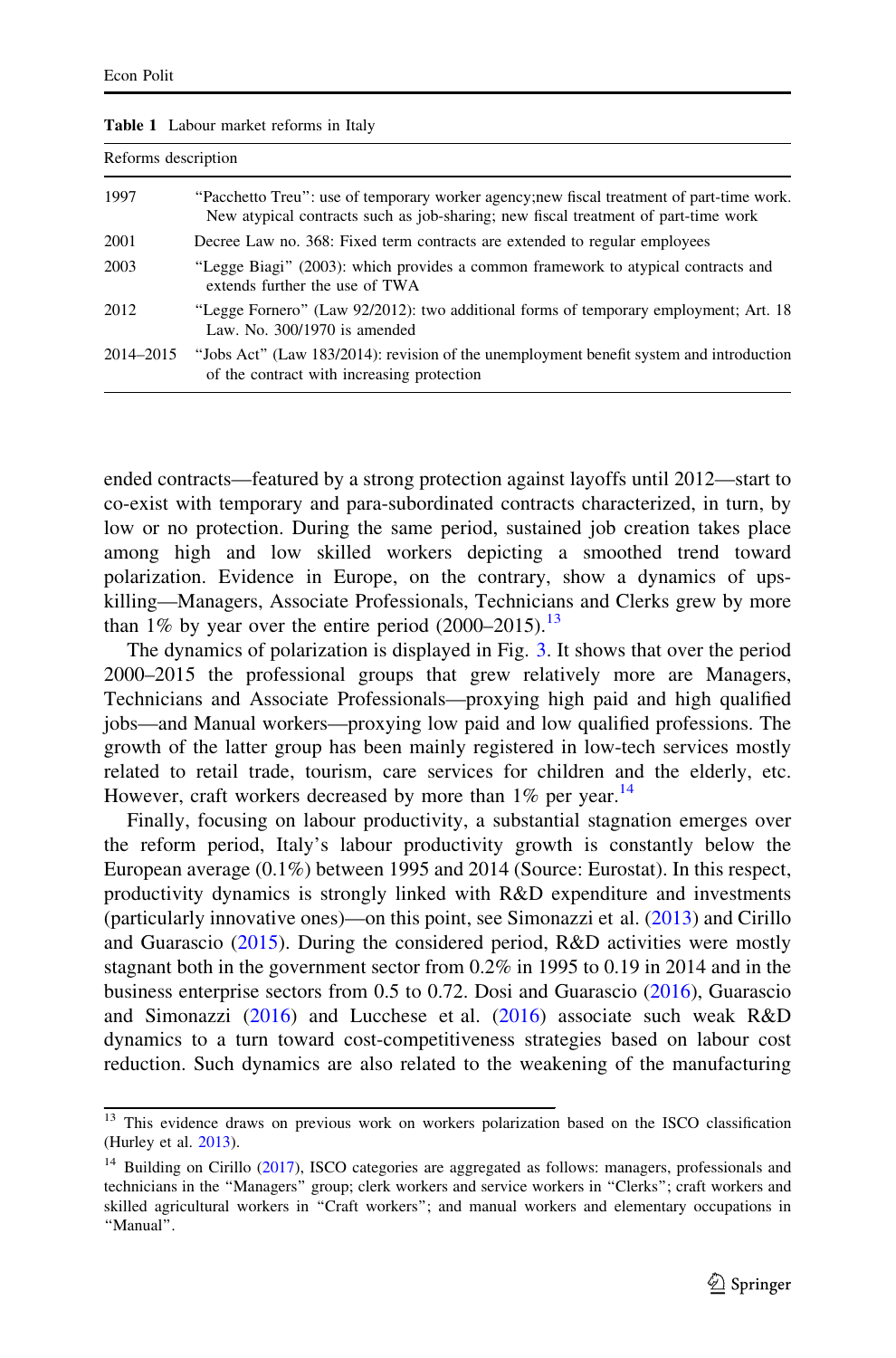<span id="page-9-0"></span>

Fig. 3 Change in employment by professional group (2000–2015). Data source: Labour Force Survey— Eurostat

base particularly concerning high-tech and technology intensive sectors—signalled, among the others, by Mazzucato et al.  $(2015)^{15}$  $(2015)^{15}$ 

## 4 The Jobs Act

In the aftermath of the 2008 crisis, labour market flexibility emerged as a priority among the structural reforms set by the European Commission for Southern European countries (on this issue, see Lehndorff  $2014$ ; Mazzucato et al.  $2015$ ).<sup>16</sup> From this point of view, the major reforms put forth in Italy are the Riforma Fornero and the JA. The JA introduces three major changes:

The new standard for open-ended contracts: Contratto a tutele crescenti. The CTC does not provide the obligation of workers' reinstatement in case of invalid layoff (with the exception of orally communicated or discrimination-based layoffs). Conversely, in case of invalid layoff firms are obliged to compensate workers with an amount equal to two monthly wages per each year of work tenure and not less than four monthly wages. Moreover, in the case of small firms (less than 15 employees) the monetary compensation is halved.<sup>17</sup>

 $\frac{15}{15}$  The figures regarding trend of Italian R&D expenditure over time are shown in Fig. [10](#page-18-0) the Appendix. <sup>16</sup> It is worth noting that the notion of "structural reforms" applied in this article refers to the one adopted from the Neoclassical approach. However, for Classical economists ''structural reforms'' were not aimed at reducing the State intervention in the economy. See on this, Zacchia [\(2016\)](#page-21-0).

<sup>&</sup>lt;sup>17</sup> It is worth noting that the reduction in employment security such as lowering the cost to employers of dismissing regular workers had already been implemented in Portugal in 2012 under the New Labour Code, in Greece in 2013 through a reduction in protection against unfair dismissal and in Spain in 2010 with the expansion of the use of the ''Contrato de Fomento del Empleo''. For a detailed description of the reforms introduced in South of Europe during 2010-2013, see Moreira et al. [\(2015](#page-20-0)).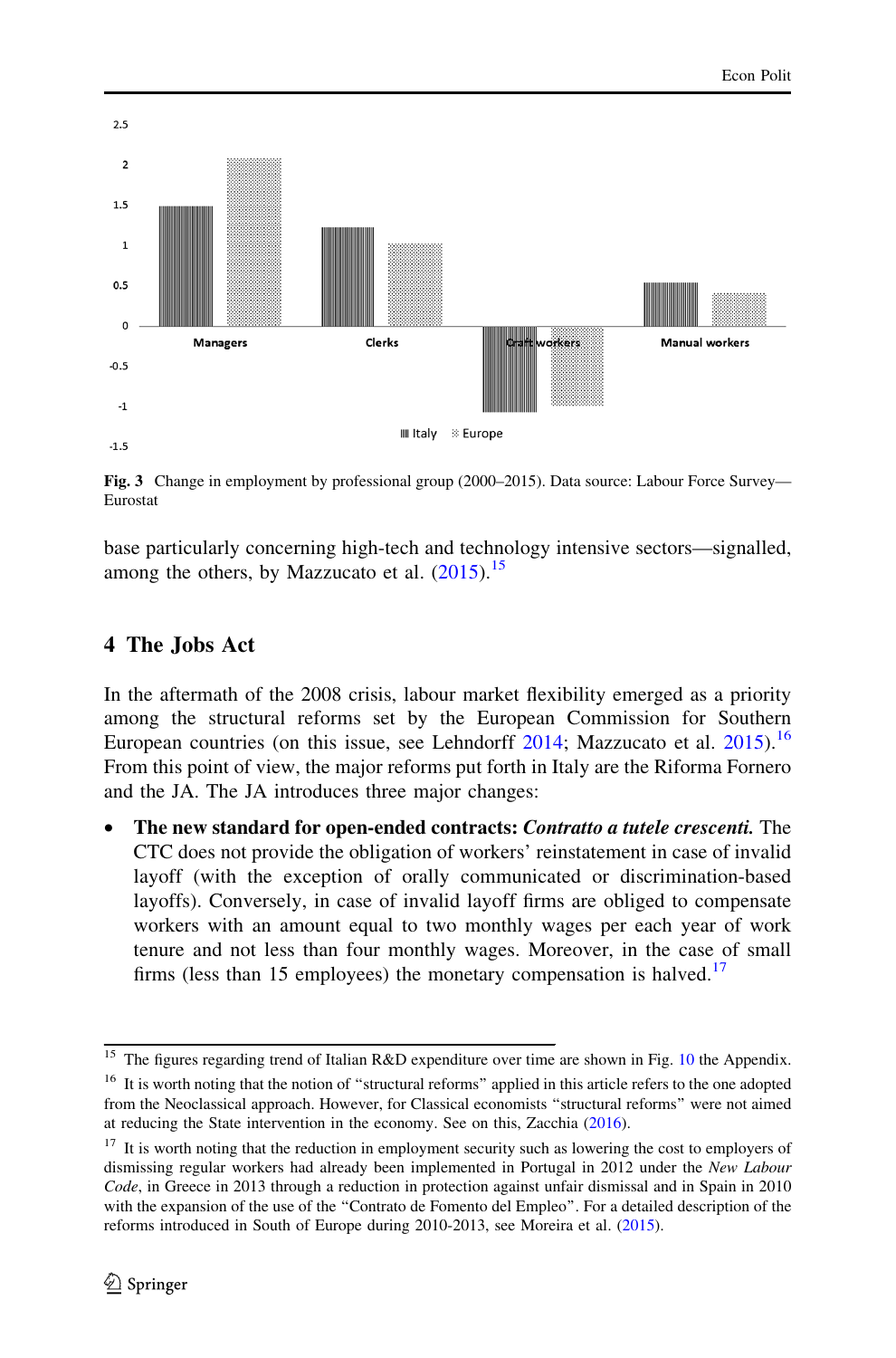- **Temporary contracts.** The JA abrogates workers' right to get an open-ended contract if the employer exceeds the limit of temporary contacts—as a fraction of open-ended ones, previously set at 20%—allowed for each firm. This intervention follows the *Decreto Poletti*—introduced in May 2014—eliminating the specific requirements previously asked in order to use temporary contracts (i.e. temporary substitution of absent employees; temporary shock in production; etc.). $^{18}$
- Vouchers. Vouchers are hourly tickets used to compensate workers with an hourly salary of 7.5 euros introduced in 2003 but actually in force since 2008.<sup>19</sup> The JA increases the maximum amount of revenues that a worker can receive annually in vouchers (from 5000 to 7000 euros).

The CTC has been accompanied by the provision of a monetary incentive introduced by the Budgetary Law 2015—for firms hiring workers with the new contract type.<sup>20</sup> The aim of such incentives is to stimulate the use of the CTC and, more in general, to spur the dynamics of permanent employment. Between the  $1<sup>st</sup>$  of January and the end of 2015, each firm hiring under an open-ended contract (including all changes from a temporary to permanent contract), is exempt from paying contributions to social security up to 8,060 euros per year for three years. However, the amount of the incentive was halved in January  $2016<sup>21</sup>$  Moreover, differently to previous cases, monetary incentives accompanying the CTC are not targeted at specific groups (i.e. the long-term unemployed persons, the young, disabled people, women) or industries.

### 4.1 A preliminary evaluation

The analysis of employment and contract dynamics carried out in this section accounts for a number of dimensions: contract (open-ended, temporary, part-time, full-time), employees and industry technological characteristics. Moreover, the evolution of monetary incentives is explicitly considered. However, it is worth noting that an empirical assessment aimed at distinguishing the effects on employment of the JA from the impact of the monetary incentive is not possible yet due to the lack of a control group (counterfactual).<sup>22</sup> Nevertheless, a thorough investigation of labour market dynamics under the new legislative setting is possible

<sup>&</sup>lt;sup>18</sup> The Decree-Law 34/2014 (also known as Decreto Poletti from the name of the Minister of Labour Giuliano Poletti of Renzi government) is a normative act of the Italian Republic converted into law 78/2014 in May.

<sup>&</sup>lt;sup>19</sup> Vouchers were originally designed for "accessory jobs"—such as housework, gardening, or school tuition—lacking any social security right and implying only a minimal social security contribution. However, the Riforma Fornero enlarged their use to all industries (including the public sector).

 $20$  More precisely, the introduction of the monetary incentives occurred three months before the implementation of the JA.

 $21$  The announcement of the reduction in the incentive was diffused at the end of November 2015. As shown in the next Section, this element significantly affected the dynamics of contracts along the period of analysis.

<sup>&</sup>lt;sup>22</sup> The de-contribution will end in four years and the amount of longitudinal data needed to perform a proper policy evaluation are, at the moment, unavailable.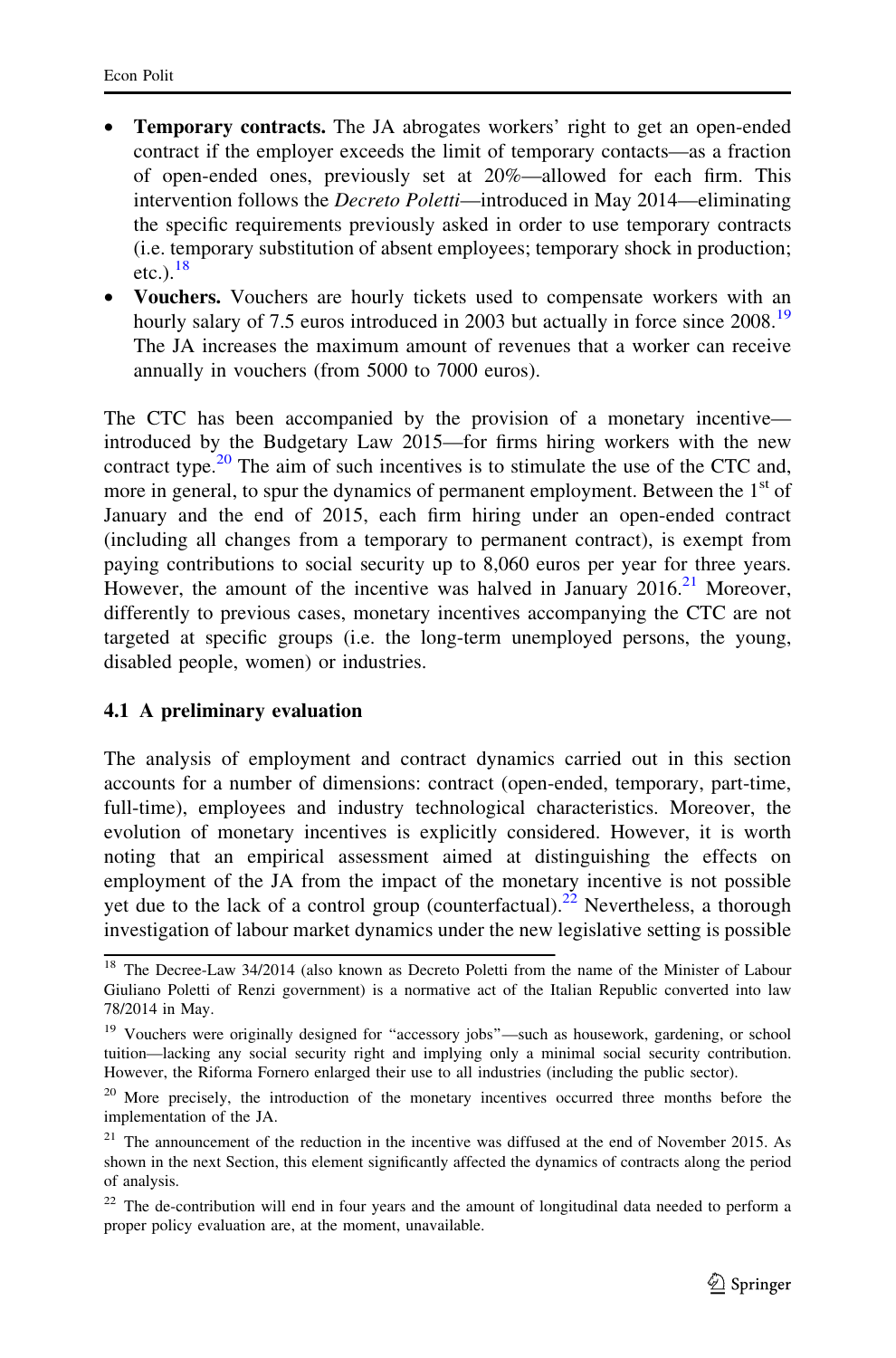relying on updated administrative and statistical data. The main data sources used for this analysis are listed below.

- The Ministry of Labour and Social Security Institute (INPS) provide administrative data on the flow of different types of contract—activated, transformed and dismissed—or employees and self-employed, excluding Agricultural sector and Public Administration (note: these data are not seasonally adjusted). Moreover, the Ministry of Labour provides information on the duration of temporary contracts and a focus on the Youth Guarantee scheme; while the Social Security Institute (INPS) database, in turn, offers information on atypical contracts as vouchers and, more importantly, on the number of contracts stipulated under the new fiscal regime for firms.
- The Italian National Statistic Institute (Istat) database reports standard stock data on the labour force, divided into age groups and gender. Stock data include employment and unemployment statistics at the monthly, quarterly and annual level for employees and self-employed. Sectoral contribution to employment is also provided as well as type of occupations, professions, within each industry. Other statistics are elaborated using the Eurostat Labour Force Survey.

The goal of the statistical analysis is threefold. First, it is investigated whether the introduction of the JA and the monetary incentive are associated with an increase in permanent employment. In particular, the evolution of open-ended and temporary contracts—as well as the one of contracts transformations—is examined to distinguish the role of change in firing rules—associated with the CTC—and discounts on social contributions. Second, an analysis of the dynamics of vouchers to verify to what extent the evolution of the latter has been affected by the JA is offered.<sup>23</sup> Finally, an investigation of the employment changes across industries is discussed accounting for the structural weaknesses mentioned in Sect. [3](#page-5-0).

Administrative data illustrate that between January 2014 and August 2016, the dynamics of permanent contracts show a positive trend only in 2015. Remarkably, Fig. [4](#page-12-0) highlights that new open-ended contracts are represented mainly by positions transformed from temporary to open-ended ones. Inspecting the monthly dynamics of contracts, a huge increase in open-ended emerges during December 2015, the last month eligible for the full monetary incentive; and a subsequent fall during the first two quarters of 2016. This evidence points to the key role of monetary incentive (halved since January 2016) in driving the dynamics of open-ended contracts confirming the findings of Sestito and Viviano [\(2016](#page-21-0)).

The analysis of labour contracts distribution by working time—full and part-time jobs—provides some relevant insights. Specifically, it appears that part-time jobs prevail among new open-ended contracts, while the same does not occur among temporary contracts.<sup>24</sup> During the second semester of 2015, moreover, the incidence of involuntary part-time accounts for 64,6% of the total part-time employment (Istat

 $23$  Vouchers represent the more unstable form of employment foreseen by the Italian legislation.

<sup>&</sup>lt;sup>24</sup> The incidence of part-time on new permanent contracts is highly above the incidence of total part-time employment as shown in Table [2.](#page-12-0) This difference could be explained by the fact that this detail takes into account only activations, therefore is gross of dismissal.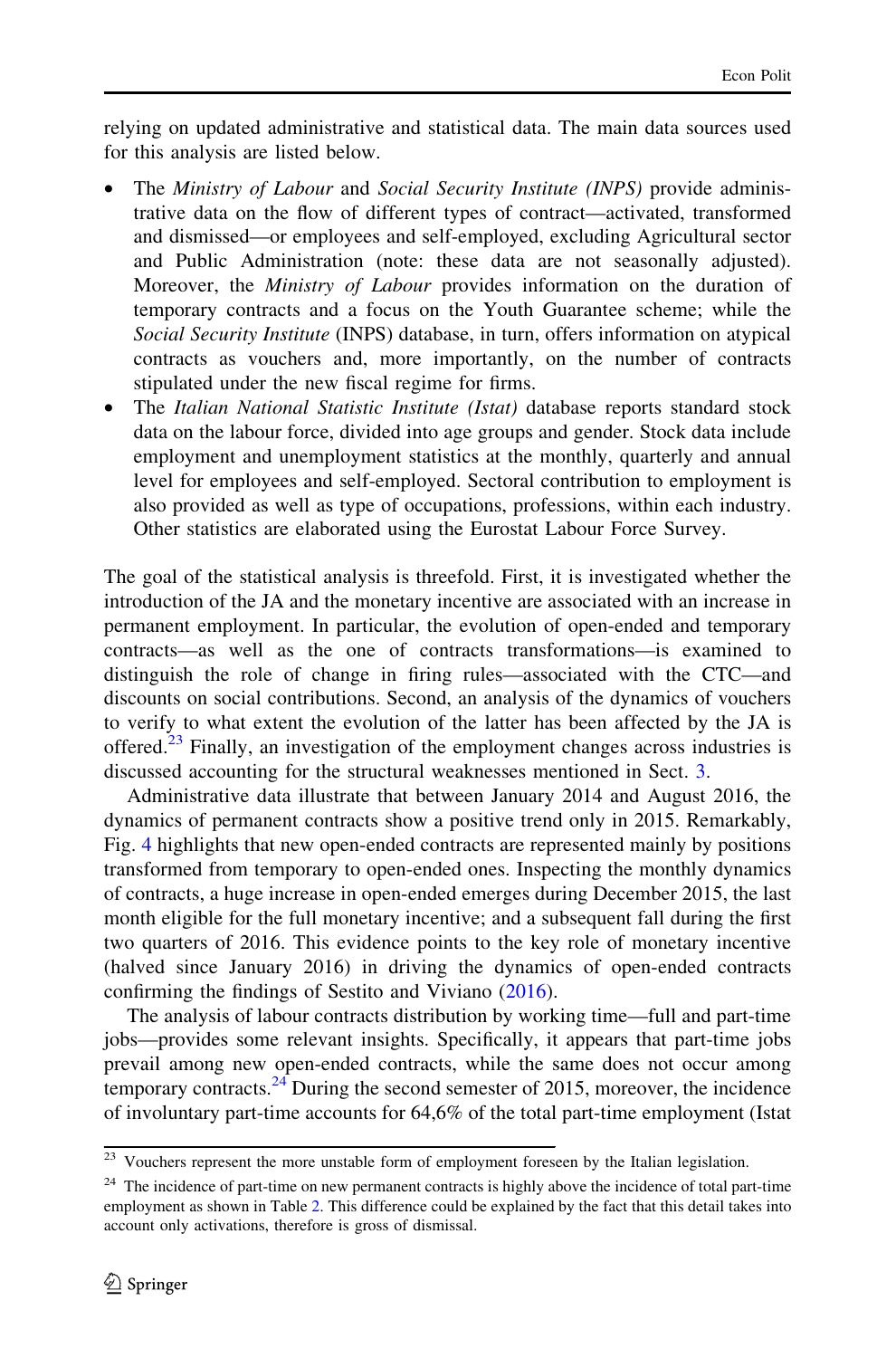<span id="page-12-0"></span>

Fig. 4 New permanent contracts and contract transformations in 2015 and January 2016. Data source: Inps

Table 2 Distribution of new contracts by working time, cumulative data Jan–Dec 2015

|           | % of Permanent | % of Temporary | % Total |
|-----------|----------------|----------------|---------|
| Full time | 58             | 64             | 62      |
| Part Time | 42             | 36             | 38      |
| Total     | 100            | 100            | 100     |

Data source: Inps

quarterly report). Finally, administrative data on earnings show that workers hired between January and December 2015—i.e. a considerable part of which are hired under the new CTC introduced in March—earn a monthly wage 2% lower than the cohort hired one year before—when the old open-ended contract was in force (INPS, [2015\)](#page-20-0).

Moving to the analysis of LFS data, it emerges that on average temporary employment has not decreased in 2015. In addition, among employees aged below 24 years—see Fig. [5](#page-13-0)—temporary employment increased with respect to previous years, with the exception of the third and fourth quarters. Moreover, using the change in the stock of employees, it emerges that between 2014 and 2015 the average stock of permanent employees increased only by 121,000 units. The stock of permanent employees has increased also in the first months of 2016, because of the contracts stipulated at the end of  $2015.^{25}$ 

The major change in the stock of temporary employment concerns new entrants in the labour market proxied by the younger cohort (15–24 years old). Interestingly,

<sup>&</sup>lt;sup>25</sup> However, it is worth noting that the growth rate of temporary contracts is still higher than the one of permanent contracts. The latter could be explained by the liberalization in the use of temporary contracts implied by the JA. Such effect prevails when the monetary incentive has been halved.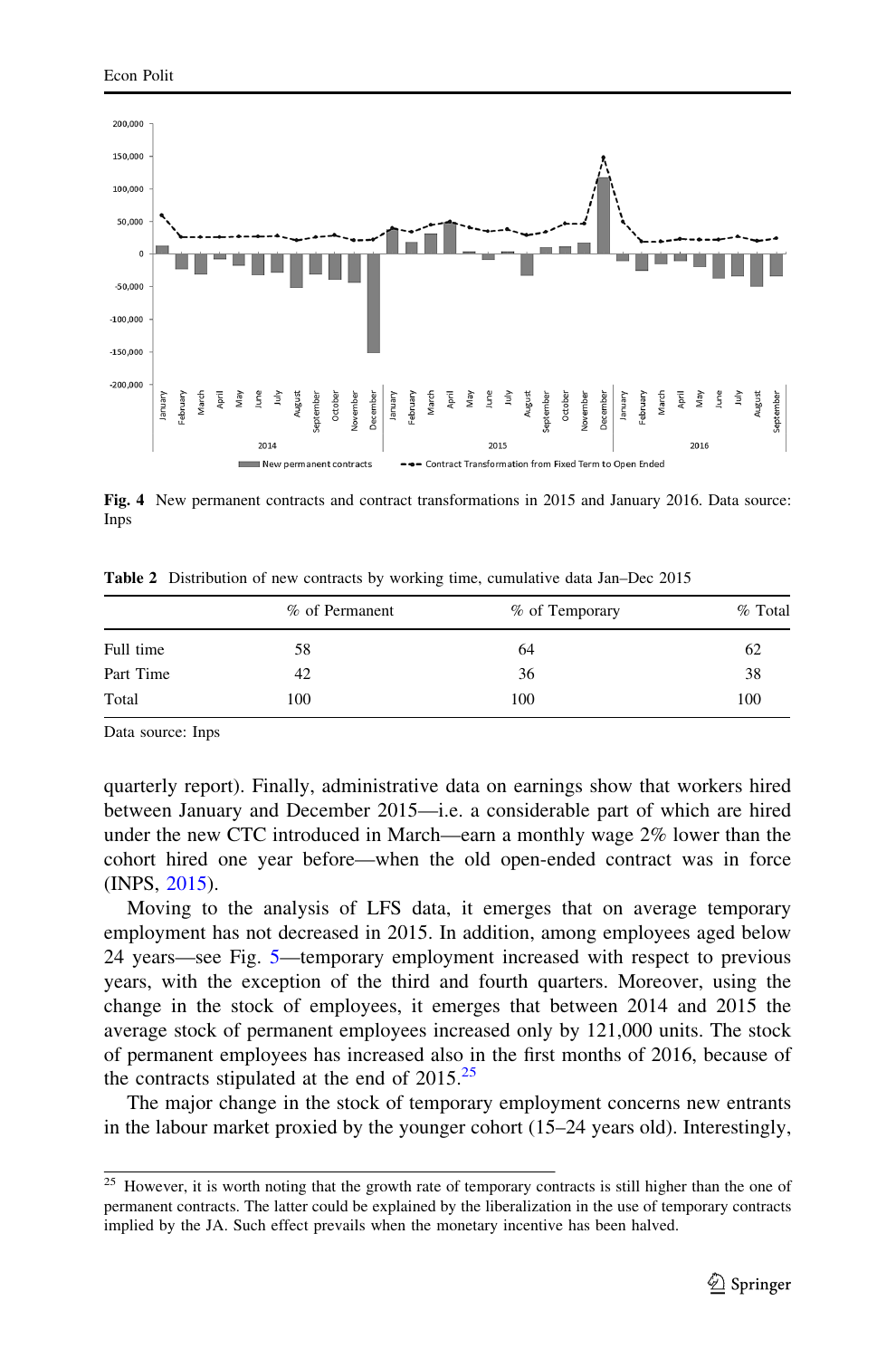<span id="page-13-0"></span>

Fig. 5 Share of temporary and permanent employment on total employees over time. Data Source: Italian Statistical Office—ISTAT



Fig. 6 Share of temporary employment on total employment by age groups. Data source: Italian Statistical Office—ISTAT

the share of young people employed with a temporary contract tripled from 20 to 60% over the entire period (see Fig. 6). Finally, the share of temporary employment registered in 2015 (14%) is the highest since the beginning of the reform period (1997–2015).

Focusing on the average duration of temporary contracts, the share of the ones in force less than one year has increased since the beginning of the reform process see Fig. [7](#page-14-0).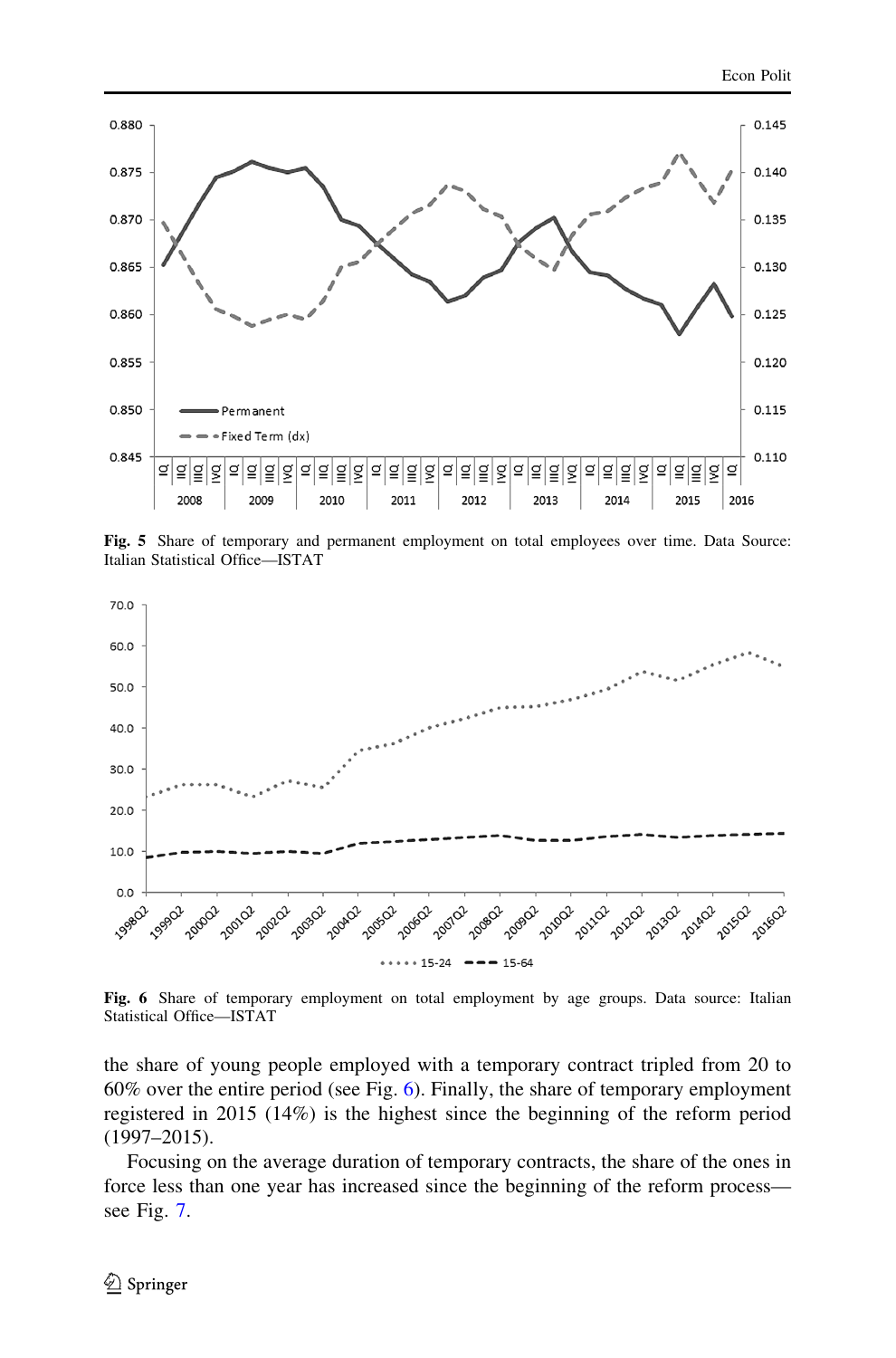<span id="page-14-0"></span>

Fig. 7 Share of temporary employment by duration of labour contract. Data source: Labour Force Survey—Eurostat

In particular, the share of temporary employment covered by contracts lasting between 1 and 6 months rises substantially over time—representing almost 40% of total temporary employment in  $2015^{26}$ 

The analysis of employment distribution among age cohorts provides the following results. A reduction of the number of employees is observed in the cohort 15–49. On the contrary, an increase is registered among workers aged 50 and above. In turn, the youth employment rate remains at low levels—between 15.8%, at the end of 2015, and 16.2%, at the end of the second quarter in 2016. On the other hand, the youth unemployment rate decreases from  $43,3\%$  to  $38,8\%$ .<sup>27</sup>

As Fig. [8](#page-15-0) shows, vouchers skyrocket during the considered period. This trend starts growing in 2012 with the Fornero reform which liberalizes the use of vouchers in all sectors and it dramatically increases under the JA. In 2015, approximately 115 million ''job tickets'' were sold, which equals to 57,000 full time equivalent workers. The time series of vouchers sold by age groups (see Fig. [11](#page-18-0) in the Appendix), available until 2015, shows that the share of young workers drastically increased over time, while the opposite is true for those older than 50 years old. $^{28}$ 

<sup>&</sup>lt;sup>26</sup> Within this category, more than 30% is due to contracts lasting no more than a week (Data source: authors elaboration on Italian Ministry of Labour data).

 $2<sup>7</sup>$  The decrease in the unemployment rate can be hardly attributed to the JA. In fact, on the one hand there is no evidence of higher youth employment, on the other hand during the same period, the European Youth Guarantee program was introduced in Italy increasing the youth activity rate. Although data are not as detailed as a rigorous analysis requires, on average jobs posted within the Youth Guarantee program corresponds to temporary positions and accounts for one tenth of the labour supply (GaranziaGiovani [2015\)](#page-19-0). Assuming that at least part of these vacancies have been filled over time, this translates into a positive, even if weak, contribution to youth employment. Yet, one third of these vacancies are defined as "technical non professional" occupations, leading to low qualified jobs.

<sup>&</sup>lt;sup>28</sup> According to INPS data, in the first eight months of 2016, the number of vouchers sold reached 96 million, and increase of 36% with respect to the same period in 2015.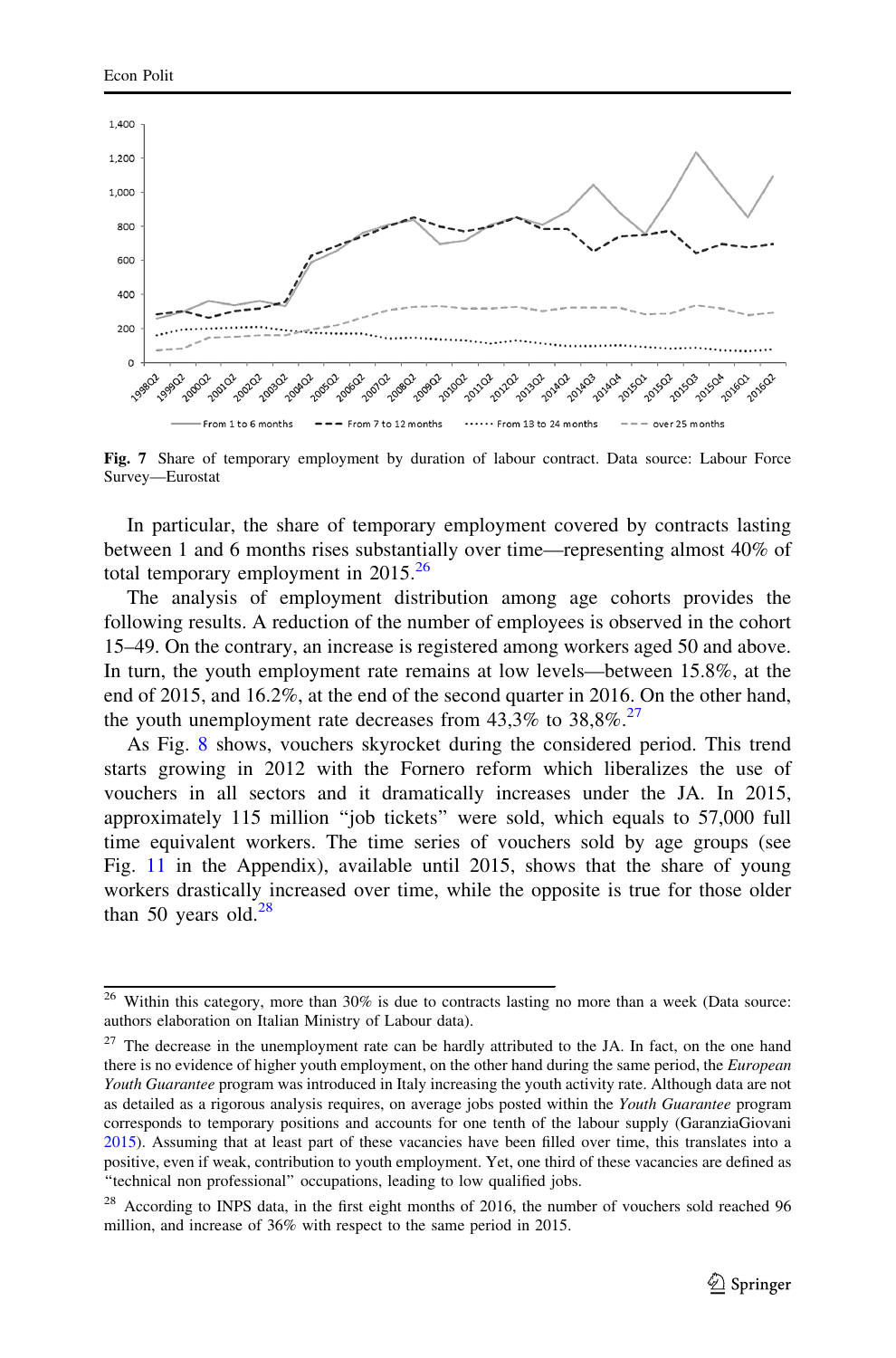<span id="page-15-0"></span>

Fig. 8 Number of vouchers sold over time. Data source: INPS



 $\blacksquare$  Total employment  $\blacksquare$  Permanent

Fig. 9 New employment across sectors (I–IV quarter 2015). Data source: Italian Statistical Office

Finally, Fig. 9 displays the change in total and permanent employment distinguishing between high and low-tech as well as between manufacturing and service sectors.<sup>29</sup> A significant heterogeneity seems to affect the dynamics of

 $29$  Industries are grouped in high-tech and low-tech sectors, where the former include Science Based and Specialized Suppliers of the revised Pavitt taxonomy proposed by Bogliacino and Pianta ([2016](#page-19-0)) and the latter Scale Intensive and Suppliers Dominated sectors. High-tech industries are: chemicals, office machinery, manufacture of radio, television and communication equipment and apparatus, manufacture of medical, precision and optical instruments, watches and clocks, communications, computer and related activities, research and development, mechanical engineering, manufacture of electrical machinery and apparatus n.e.c., manufacture of other transport equipment, real estate activities, renting of machinery and equipment, other business activities, motor vehicles, financial intermediation, insurance and pension funding, activities auxiliary to financial intermediation. While low-tech industries include: Pulp, paper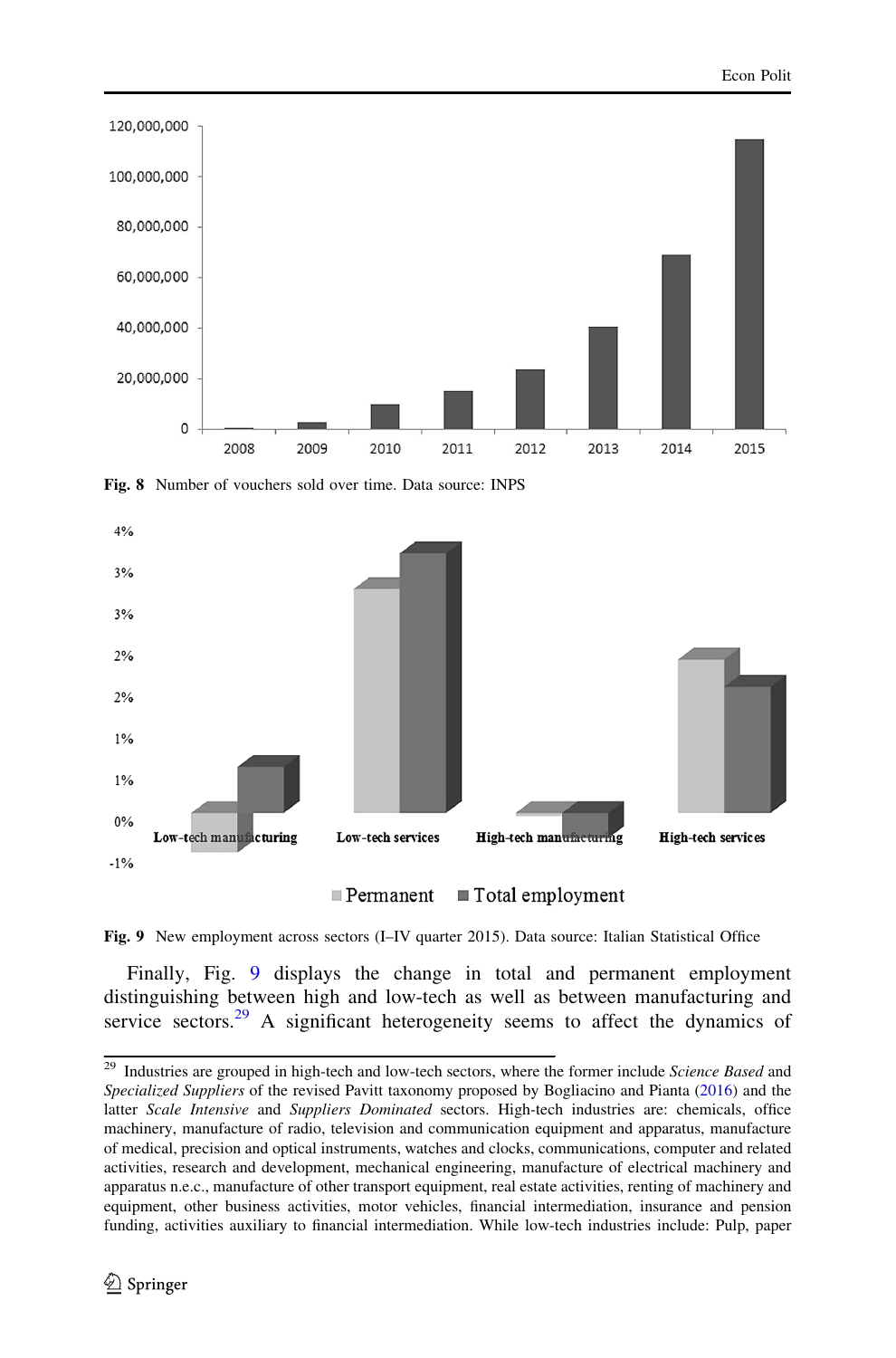<span id="page-16-0"></span>employment across sectors. In 2015, the largest majority of new jobs is registered in the services sector while the opposite occurs in manufacturing. More specifically, the strongest increase is observed in low-tech services while a contraction is detected in high-tech manufacturing regarding both total and permanent employment. The evidence in Fig. [9](#page-15-0) seems to confirm the dynamics of structural weakening highlighted by Simonazzi et al. [\(2013](#page-21-0)) and Cirillo and Guarascio ([2015\)](#page-19-0). Moreover, a significant reduction in the manufacturing base (particularly high-tech manufacturing industries) emerges in favour of an increase of low-tech services. On the one hand, a strengthening of sectors (low-tech services) characterized by poor innovation as well as by a relatively more intense use of temporary and para-subordinated jobs is observed. On the other, a contraction of R&D and innovation intense industries (medium and high-tech manufacturing) traditionally featured by a more widespread use of permanent jobs related to investment in human capital and tacit knowledge accumulation (Kleinknecht et al. [2014\)](#page-20-0), is seen.

### 5 Conclusions and final remarks

The analysis developed in this article aims at investigating the dynamics of the Italian labour market accounting for the implementation of the last structural reform: the Jobs Act. The latter is framed within the process of labour flexibilization occurring in Italy since the Riforma Treu in 1997; and taking into account the structural dynamics of employment observed since the late 1990s.

The stylized facts provided in Sect. [2](#page-2-0) shed light on the poor performance of the Italian labour market. This weak performance relates, in particular, to the structural diseases historically affecting the Italian economy: women under-representation in the labour market; a persistently high youth unemployment rate and the North-South divide.

The main focus of this work concerns the analysis of labour market dynamics before and after the introduction of the JA. An empirical assessment by means of all available administrative (INPS) and employment (LFS) data is performed. Since a standard policy evaluation is not yet available due to a lack of a counterfactual, the analysis is carried out through a thorough descriptive exploration of the available data sources.

Results from the empirical exercise on administrative data show that an increase in the number of open ended contracts occurred only in 2015. Moreover, it turns out that, during the first half of 2016, the number of open ended contracts fall to the 2014 level giving strength to the findings of Sestito and Viviano ([2016](#page-21-0)). In this

Footnote 29 continued

and paper products, printing and publishing, mineral oil refining, coke and nuclear fuel, rubber and plastics, non-metallic mineral products, food, drink and tobacco, textiles, clothing, leather and footwear, wood and products of wood and cork, fabricated metal products, furniture, miscellaneous manufacturing, recycling, sale, maintenance and repair of motor vehicles and motorcycles; retail sale of automotive fuel, wholesale trade and commission trade, retail trade, repair of personal and household goods, hotels and catering, transport and auxiliary transport activities and basic metals.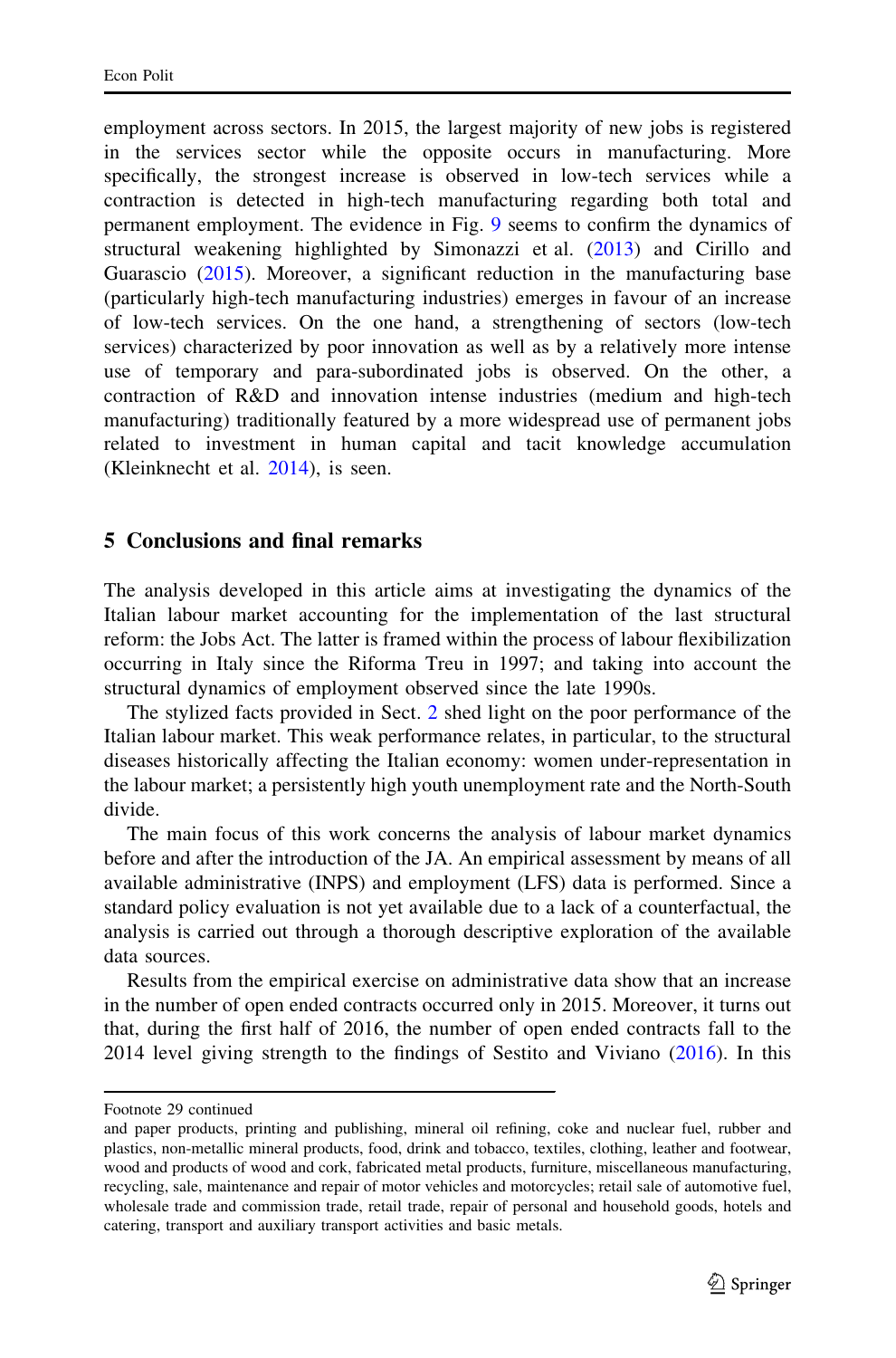respect, monetary incentives seem to play a key role in explaining the dynamics of new (or transformed) contracts. This evidence suggests two considerations. On the one hand, it seems that lifting firing costs—i.e. the CTC—does not spur the dynamics of new open-ended contracts. On the other, the consolidation of new permanent positions seems to be highly uncertain due to the planned reduction (and their final elimination) of monetary incentives. In addition, a sustained dynamics of temporary contracts as well as of contracts' transformations is observed during the considered period. In particular, monetary incentives to firms do not seem to translate into new permanent employment but mainly on contracts' transformation from temporary to permanent ones. Looking at working hours, results show that part-time contracts cover a high share of new permanent positions; moreover, the majority of part-time contracts have an involuntary nature.

The analysis of LFS data provides some remarkable insights. The introduction of the JA does not seems to be associated with a reduction in the share of temporary and ''atypical'' contracts (vouchers). The increase in permanent jobs is observed almost exclusively among older cohorts (over 55 years old). On the contrary, temporary employment is mostly concentrated among young workers. The latter emerges as the more fragile employment component even during the JA era. More specifically, the reform period under investigation displays a tendency of employment change towards low skilled and low technology sectors (low-tech services), on one hand; diffusion of temporary jobs and vouchers among the younger cohorts, on the other. This element is particularly worrying since it relates to the weakening of the Italian industrial structure observed after the 2008 crisis.

Overall, the Italian labour market is characterized by a number of structural weaknesses which seem to persist throughout the investigated reform process. At present, the analysed combination of supply side policies, the JA and the provision of monetary incentives for new hirings are not associated with a significant reversal of such a trend.

Acknowledgements This paper is produced as part of ISIGrowth project on Innovation-fuelled, Sustainable, Inclusive Growth that has received funding from the European UnionGs Horizon 2020 research and innovation programme under Grant Agreement No. 649186—ISIGrowth. The authors wish to thank Giovanni Dosi, Mario Pianta, Maria Enrica Virgillito and Matteo Sostero for their comments and suggestions. All the usual disclaimers apply.

### Appendix

See Figs. [10,](#page-18-0) [11.](#page-18-0)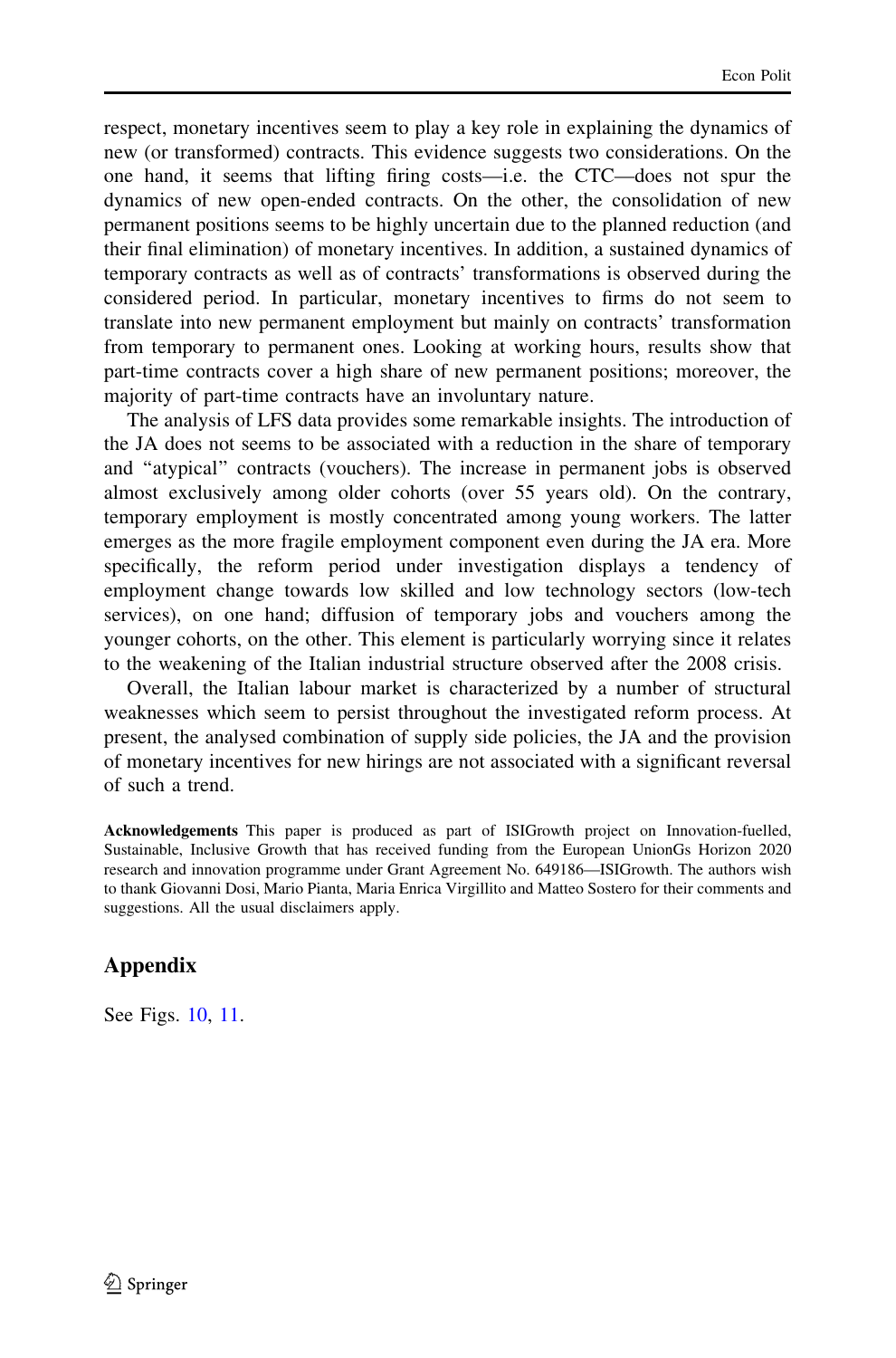<span id="page-18-0"></span>

Fig. 10 Share of R&D on GDP (OECD). Data source: STAN OECD



Fig. 11 Workers with vouchers by age group. Data source: INPS

### References

- Abraham, K. G., & Taylor, S. K. (1993). Firms' use of outside contractors: Theory and evidence. National Bureau of Economic Research: Tech. rep.
- Addessi, W. (2014). The productivity effect of permanent and temporary labor contracts in the Italian manufacturing sector. Economic Modelling, 36, 666–672.
- Avdagic, S. (2013). Partisanship, political constraints, and employment protection reforms in an era of austerity. European Political Science Review, 5, 431–455.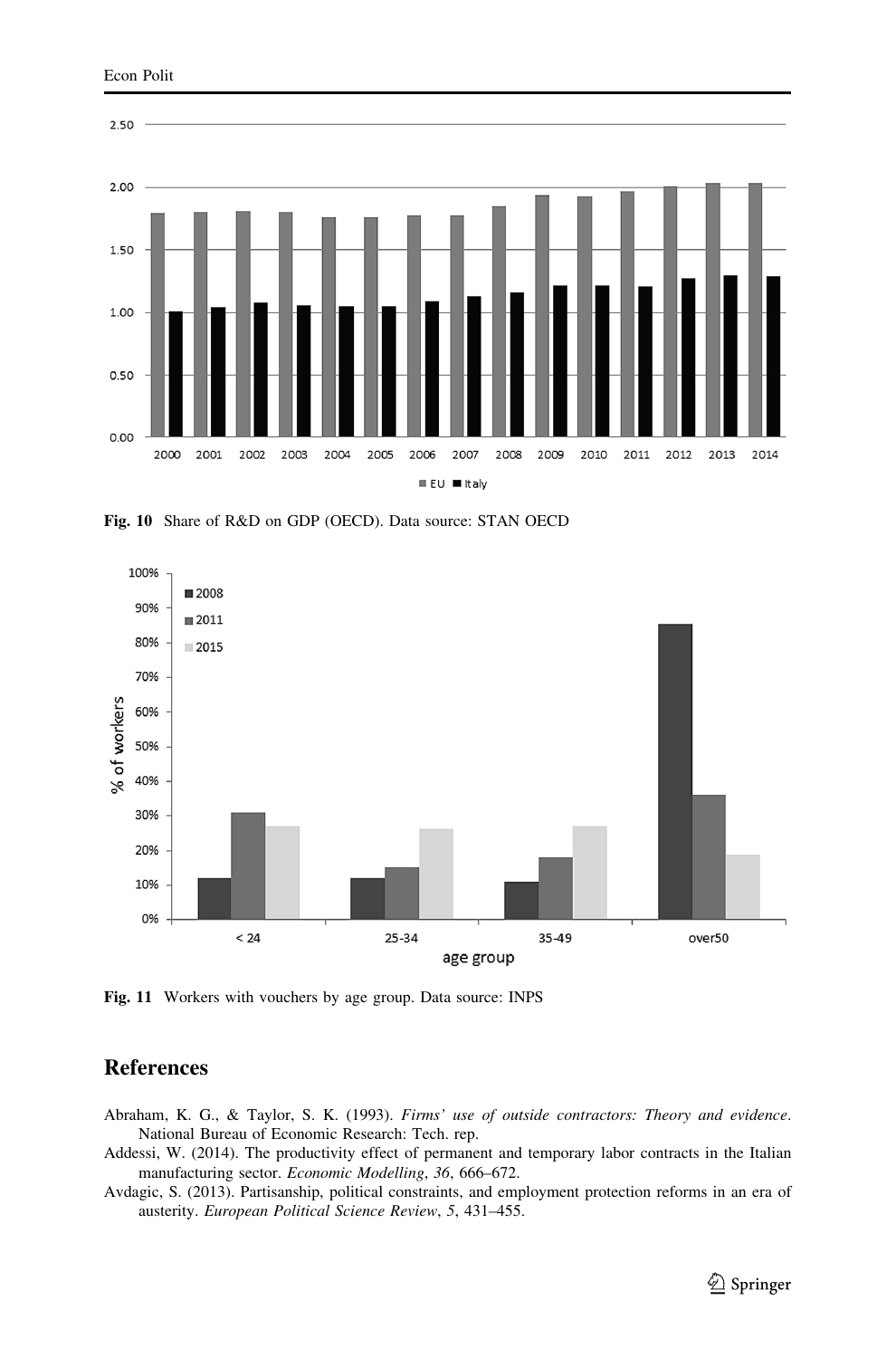- <span id="page-19-0"></span>Avdagic, S. (2015). Does deregulation work? Reassessing the unemployment effects of employment protection. British Journal of Industrial Relations, 53, 6–26.
- Avdagic, S., & Crouch, C. (2015). Symposium introduction: Labour market reforms, employment performance, employment quality, and changing social risks. British Journal of Industrial Relations, 53, 1–5.
- Baker, D., Howell, D., & Schmitt, J. (2005). Labour market institutions and unemployment. Fighting Unemployment: Limits of Free Market Orthodoxy.
- Barbieri, P., & Scherer, S. (2009). Labour market flexibilization and its consequences in Italy. European Sociological Review, jcp009.
- Bassanini, A., & E. Ernst (2002). Labour Market Institutions, Product Market Regulation, and Innovation: Cross-Country Evidence, OECD Economics Department Working Papers 316, OECD Publishing.
- Battisti, M., & Vallanti, G. (2013). Flexible wage contracts, temporary jobs, and firm performance: Evidence from Italian firms. Industrial Relations: A Journal of Economy and Society, 52, 737–764.
- Bentolila, S., & Saint-Paul, G. (1994). A model of labor demand with linear adjustment costs. Labour Economics, 1, 303–326.
- Blanchard, O., & Portugal, P. (2001). What hides behind an unemployment rate: comparing Portuguese and US labor markets. American Economic Review, 187–207.
- Blanchard, O., & Wolfers, J. (2000). The role of shocks and institutions in the rise of European unemployment: The aggregate evidence. The Economic Journal, 110, 1–33.
- Blanchard, O. J., & Summers, L. H. (1986). Hysteresis and the European unemployment problem. In NBER Macroeconomics Annual 1986, Vol. 1. Mit Press, pp. 15–90.
- Boeri, T., & Garibaldi, P. (2007). Two tier reforms of employment protection: A honeymoon effect? The Economic Journal, 117, F357–F385.
- Boeri, T., & Terrell, K. (2002). Institutional determinants of labor reallocation in transition. The Journal of Economic Perspectives, 16, 51–76.
- Bogliacino, F., & Pianta, M. (2016). The Pavitt Taxonomy, revisited: Patterns of innovation in manufacturing and services. Economia Politica, 33, 153–180.
- Caballero, R. J., & Hammour, M. L. (1998). ''Jobless growth: appropriability, factor substitution, and unemployment," in Carnegie-Rochester Conference Series on Public Policy. Elsevier, 48, 51-94.
- Calza Bini, P., Bettio, F., Plantega, J., & Smith, M. (eds.) Gender and European Labour Market. Economia and lavoro, Vol. 48, pp. 191–193.
- Cappellari, L., DellAringa, C., & Leonardi, M. (2012). Temporary employment, job flows and productivity: A tale of two reforms. The Economic Journal, 122, F188–F215.
- Ciriaci, D., & Palma, D. (2008). The role of knowledge-based supply specialisation for competitiveness: A spatial econometric approach\*. Papers in Regional Science, 87, 453–475.
- Cirillo, V. (2017). Technology, employment and skills. Economics of Innovation and New Technology, 1–21.
- Cirillo, V., Corsi, M., D'Ippoliti, C. (2015). Gender, class and the crisis, Working Papers CEB 15-026, ULB-Universite Libre de Bruxelles.
- Cirillo, V., & Guarascio, D. (2015). Jobs and competitiveness in a polarised Europe. Intereconomics, 50, 156–160.
- Codogno, L. (2009). Two Italian Puzzles: Are Productivity Growth and Competitiveness Really so Depressed? Working Papers wp2009-2, Department of the Treasury, Ministry of the Economy and of Finance.
- Damiani, M., Pompei, F., & Ricci, A. (2014). Temporary job protection and productivity growth in EU economies. International Labour Review.
- Daveri, F., Jona-Lasinio, C., & Zollino, F. (2005). Italy's decline: getting the facts right. Giornale degli economisti e annali di economia, 365–421.
- Dosi, G., & Guarascio, D. (2016). Oltre la magia del libero mercato: il ritorno della politica industriale. Quaderni di Rassegna Sindacale, 91–103.
- Elmeskov, J., Martin, J. P., & Scarpetta, S. (1998). Key lessons for labour market reforms: Evidence from OECD countries' experience. Swedish economic policy review, 5.
- Faini, R., & Sapir, A. (2005). Un modello obsoleto? Crescita e specializzazione delleconomia italiana. Oltre il declino, Bologna: il Mulino, 19–77.
- GaranziaGiovani (2015). Report settimanale Monitoraggio Gennaio 2015, Tech. rep.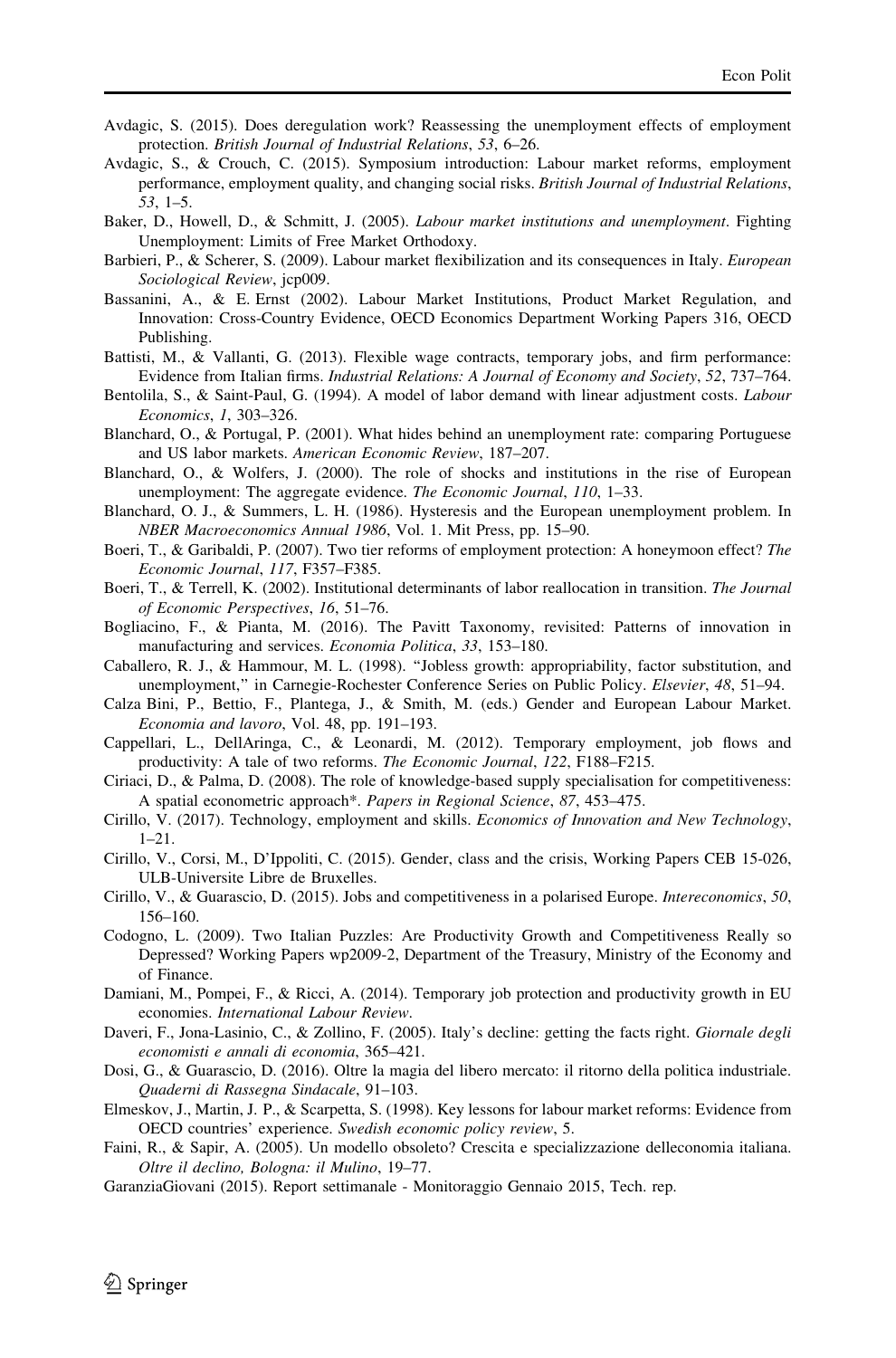- <span id="page-20-0"></span>Glyn, A., Baker, D., Howell, D., & Schmitt, J. (2003). Labor market institutions and unemployment: A critical assessment of the cross-country evidence. Oxford: Department of Economics, University of Oxford.
- Guarascio, D., & Simonazzi, A. (2016). A polarized country in a polarized Europe: An industrial policy for Italys renaissance. Economia e Politica Industriale, 43(3), 315–322.
- Howell, D. R., Baker, D., Glyn, A., & Schmitt, J. (2007). Are protective labor market institutions at the root of unemployment? A critical review of the evidence. Capitalism and Society, 2.
- Hurley, J., Fernandez-Macias, E., & Storrie, D. (2013). Employment Polarization and Job Quality in the Crisis. Dublin: Eurofound.
- INPS (2015). Osservatorio sul precariato, Tech. rep.
- Jona-Lasinio, C., & Vallanti, G. (2013). Reforms, labour market functioning and productivity dynamics: a sectoral analysis for Italy, Government of the Italian Republic (Italy), Ministry of Economy and Finance, Department of the Treasury Working Paper.
- Kleinknecht, A. (1998). Is labour market flexibility harmful to innovation? Cambridge Journal of Economics, 387–396.
- Kleinknecht, A., van Schaik, F. N., & Zhou, H. (2014). Is flexible labour good for innovation? Evidence from firm-level data. Cambridge Journal of Economics, 38, 1207–1219.
- Lazear, E. P. (1990). Job security provisions and employment. The Quarterly Journal of Economics, 699–726.
- Lehndorff, S. (2014). *Divisive Integration*. ETUI: The triumph of failed ideas in Europerevisited.
- Lucchese, M., Nascia, L., & Pianta, M. (2016). Industrial policy and technology in Italy, ISIG WP, 1.
- Lucidi, F., & Kleinknecht, A. (2010). Little innovation, many jobs: An econometric analysis of the Italian labour productivity crisis. Cambridge Journal of Economics, 34, 525–546.
- Malgarini, M., Mancini, M., & Pacelli, L. (2013). Temporary hires and innovative investments. Applied Economics, 45, 2361–2370.
- Mancini, M. (2007). Regimi di protezione allimpiego ed effetti sul mercato del lavoro: levoluzione della flessibilità in Italia. I Temi dei Rapporti ISAE, June.
- Mazzucato, M., Cimoli, M., Dosi, G., Stiglitz, J. E., Landesmann, M. A., Pianta, M., et al. (2015). Which industrial policy does Europe need? Intereconomics, 50, 120–155.
- Moreira, A., Alonso Dominguez, Á., Antunes, C., Karamessini, M., Raitano, M., & Glatzer, M. (2015). Austerity-driven labour market reforms in Southern Europe: Eroding the security of labour market insiders. European Journal of Social Security, 17, 202–225.
- Muffels, R. (2013). Zzpers: Insiders of Outsiders. En toen waren er zzpers, 37–56.
- Nickell, S., Nunziata, L., & Ochel, W. (2005). Unemployment in the OECD since the 1960s. What do we know? The Economic Journal, 115, 1–27.
- Noelke, C. (2011). The consequences of employment protection legislation for the youth labour market. MZSE AP, 144.
- OECD (1994). The OECD Job Study, Paris: OECD, 1994.
- OECD (2015). Structural Reforms in Europe: Achievements and Homework. Tech. rep.: OECD Publishing.
- OECD (2016). Economic Policy Reforms: Going for Growth. Tech. rep.: OECD Publishing.
- Oesch, D. (2010). What explains high unemployment among low-skilled workers? Evidence from 21 OECD countries. European Journal of Industrial Relations, 16, 39–55.
- Pini, P. (2012). La non-riforma del mercato del lavoro italiano, Working Papers 201207, University of Ferrara, Department of Economics.
- Pini, P. (2014). Quaderno DEM 18/2014 Note di policy.
- Ricci, C. A. (2016). The Mobility of Italy's Middle Income Group. Quarterly Review: PSL. 69.
- Saint-Paul, G. (2000). The Political Economy of Labour Market Institutions. Oxford: Oxford University Press.
- Saint-Paul, G. (2004). Why are European countries diverging in their unemployment experience?.
- Saltari, E., & Travaglini, G. (2008). Il rallentamento della produttivita'del lavoro e la crescita dell'occupazione. Il ruolo del progresso tecnologico e della flessibilita'del lavoro. Rivista italiana degli economisti, 13, 3–38.
- Scarpetta, S. (1996). Assessing the role of labour market policies and institutional settings on unemployment: A cross-country study. OECD Economic Studies, 26, 43–98.
- Scarpetta, S., & Tressel, T. (2004). Boosting productivity via innovation and adoption of new technologies: any role for labor market institutions? World Bank Working Paper.